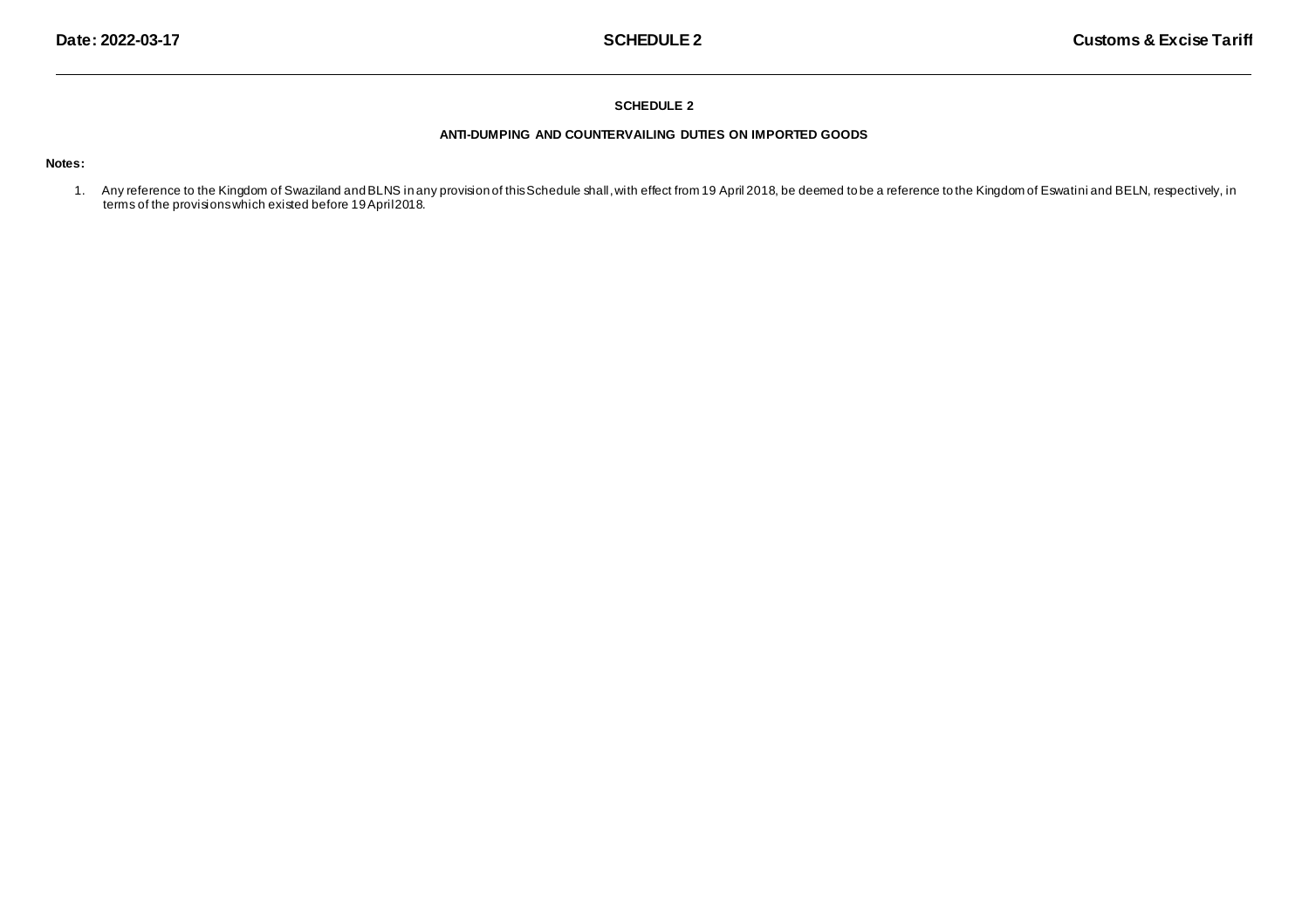## **SCHEDULE 2 / PART 1**

### **ANTI-DUMPING DUTIES ON IMPORTED GOODS**

## **NOTES:**

- 1. The goods specified in Column headed "Tariff Heading, Code and Description" of this Part shall, in addition to any other duties payable thereon upon entry for home consumption thereof or as provided for in Chapter VI, be liable to the appropriate anti-dumping duty provided for in respect of such goods in this Part at the time of such entry or such other time as so provided, if those goods are imported from a supplier or originate in a territory mentioned in Column headed "Imported from or Originating in" headed Extent of Rebate" of thisPart.
- 2. Anti-dumping dutiesprovided for in thisPart in respect of any goods, shall also apply to such goodsentered under any item of Schedule No. 3 or 4 specified in the Column headed "Rebate Items" of thisPart.
- 3. Unless the context otherwise indicates, the General Notesto Schedule No. 1 and the Section andChapter Notesin the said Schedule shall MUTATIS MUTANDIS apply for thisPart.
- 4. Whenever the tariff heading or subheading under which any goods are classified in Part 1 of Schedule No. 1 isquoted in any item in this Part in which such goods are specified, the goods so specified in such item in this Part shall be deemed not to include goods which are not classified under the said tariff heading or subheading.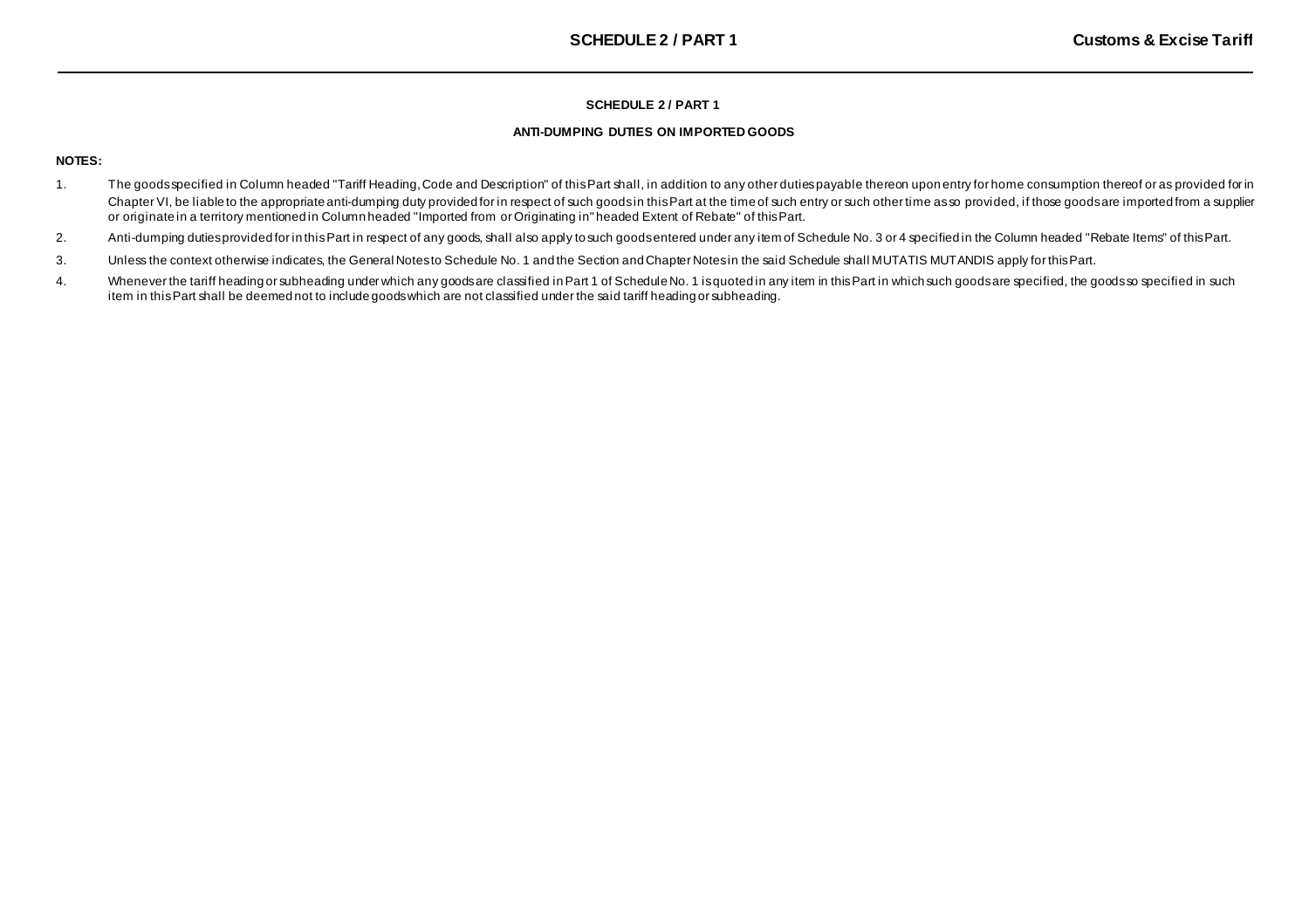| Item   | <b>Tariff Heading Code</b>        |       | <b>CD</b> | <b>Description</b>                                                                                                      | <b>Rebate Items</b>                                                          | Imported from or<br>Originating in | Rate of Anti-dumping<br>duty |  |  |  |  |
|--------|-----------------------------------|-------|-----------|-------------------------------------------------------------------------------------------------------------------------|------------------------------------------------------------------------------|------------------------------------|------------------------------|--|--|--|--|
| 201.00 | LIVE ANIMALS; ANIMAL PRODUCTS     |       |           |                                                                                                                         |                                                                              |                                    |                              |  |  |  |  |
| 201.02 | <b>MEAT AND EDIBLE MEAT OFFAL</b> |       |           |                                                                                                                         |                                                                              |                                    |                              |  |  |  |  |
| 201.02 | 0207.14.9                         | 03.07 | 70        | Frozen meat of fowls of the species Gallus Domesticus, cut in pieces with bone in                                       | 301.00-399.00;                                                               | Germany                            | 73,33%                       |  |  |  |  |
| 201.02 | 0207.14.9                         | 05.07 | 78        | Frozen meat of fowlsof the species Gallus Domesticus, cut in pieces with bone                                           | 401.00-499.00<br>301.00-399.00;                                              | Netherlands                        | 22,81%                       |  |  |  |  |
|        |                                   |       |           | in, (excluding that produced by Plukon Blokker BV, Plukon Goor BV and Plukon Dedemsvaar $\mu$ 01.00-499.00<br><b>BV</b> |                                                                              |                                    |                              |  |  |  |  |
| 201.02 | 0207.14.9                         | 08.07 | 73        | Frozen meat of fowls of the species Gallus Domesticus, cut in pieces with bone                                          | 301.00-399.00;                                                               | United Kingdom                     | 30,99%                       |  |  |  |  |
|        |                                   |       |           | n, (excluding that produced by Moy Park Ltd, 2 Sisters Food Group Ltd and Amber<br>Foods Ltd)                           | 401.00-499.00                                                                |                                    |                              |  |  |  |  |
| 201.02 | 0207.14.91                        | 01.08 | 89        | Whole bird cut in half                                                                                                  | 301.00 - 399.00;<br>401.00 - 499.00<br>(excluding<br>460.03/0207.14.9/01.07) | <b>United States</b><br>of America | 940c/kg                      |  |  |  |  |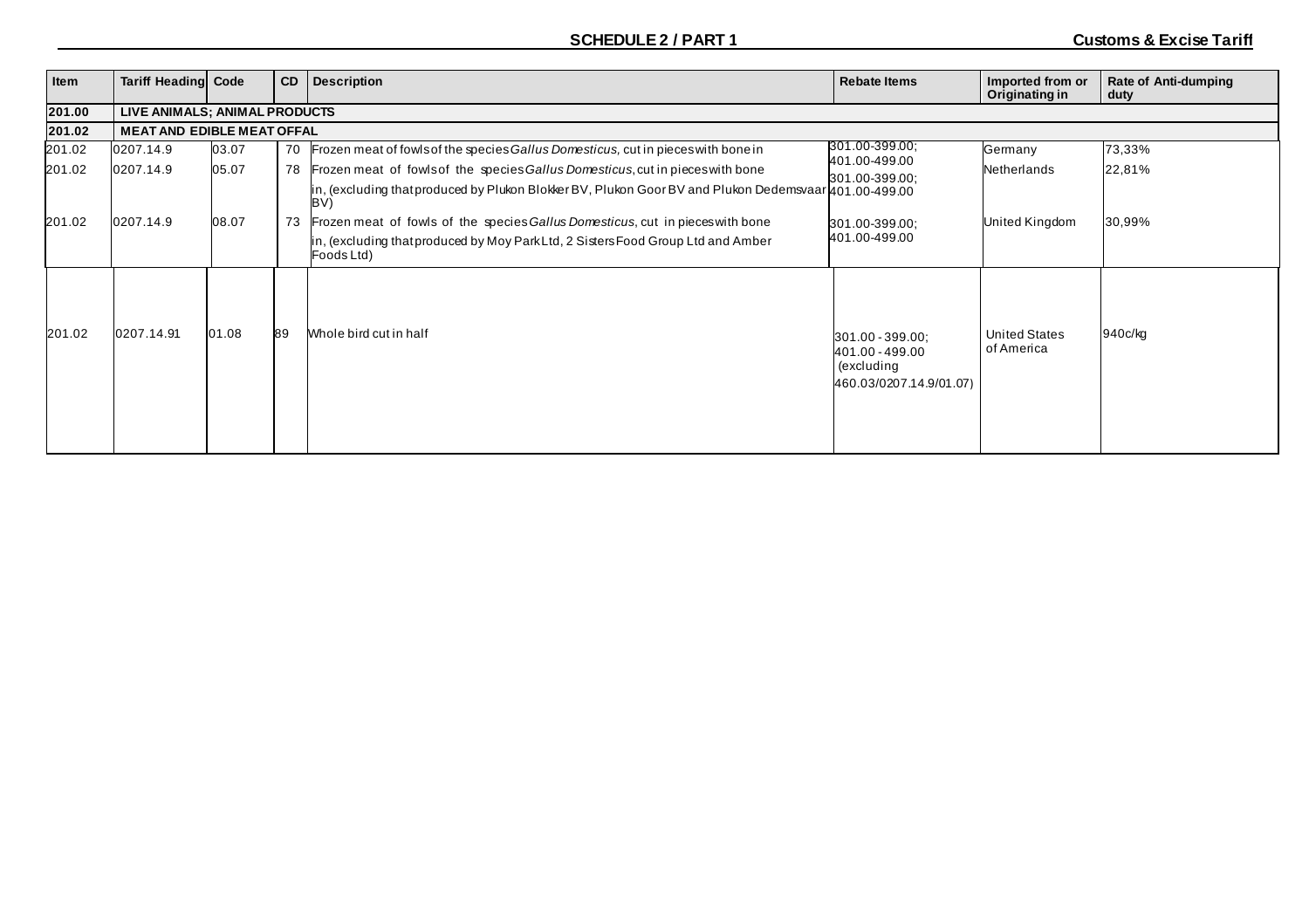| Item   | <b>Tariff Heading</b>     | Code  | CD | <b>Description</b>                                                                               | <b>Rebate Items</b>                                                          | Imported from or<br>Originating in | <b>Rate of Anti-dumping</b><br>duty |
|--------|---------------------------|-------|----|--------------------------------------------------------------------------------------------------|------------------------------------------------------------------------------|------------------------------------|-------------------------------------|
| 201.02 | 0207.14.93                | 01.08 | 85 | eg quarters                                                                                      | 301.00 - 399.00;<br>401.00 - 499.00<br>(excluding<br>460.03/0207.14.9/01.07) | <b>United States</b><br>of America | 940c/kg                             |
| 201.02 | 0207.14.95                | 01.08 | 80 | Wings                                                                                            | 301.00 - 399.00;<br>401.00 - 499.00<br>(excluding<br>460.03/0207.14.9/01.07) | <b>United States</b><br>of America | 940c/kg                             |
| 201.02 | 0207.14.96                | 01.08 | 83 | <b>Breasts</b>                                                                                   | 301.00 - 399.00;<br>401.00 - 499.00<br>(excluding<br>460.03/0207.14.9/01.07) | <b>United States</b><br>of America | 940c/kg                             |
| 201.02 | 0207.14.97                | 01.08 | 86 | Thighs                                                                                           | 301.00 - 399.00;<br>401.00 - 499.00<br>(excluding<br>460.03/0207.14.9/01.07) | <b>United States</b><br>of America | 940c/kg                             |
| 201.02 | 0207.14.98                | 01.08 | 89 | Drumsticks                                                                                       | 301.00 - 399.00;<br>401.00 - 499.00<br>(excluding<br>460.03/0207.14.9/01.07) | <b>United States</b><br>of America | 940c/kg                             |
| 201.02 | 0207.14.99                | 01.08 | 81 | Other                                                                                            | 301.00 - 399.00;<br>401.00 - 499.00<br>(excluding<br>460.03/0207.14.9/01.07) | <b>United States</b><br>of America | 940c/kg                             |
| 202.00 | <b>VEGETABLE PRODUCTS</b> |       |    |                                                                                                  |                                                                              |                                    |                                     |
| 202.02 |                           |       |    | EDIBLE VEGETABLES AND CERTAIN ROOTS AND TUBERS                                                   |                                                                              |                                    |                                     |
| 202.02 | 0703.20                   | 01.06 | 64 | Garlic, fresh or chilled                                                                         | 301.00 - 399.00;<br>401.00 - 499.00                                          | China                              | 925c/kg                             |
| 202.02 | 0712.90.90                | 01.08 | 80 | Dried garlic, in the form of bulbs or cloves                                                     | 301.00 - 399.00;<br>401.00 - 499.00                                          | China                              | 1925c/kg                            |
| 204.00 |                           |       |    | PREPARED FOODSTUFFS; BEVERAGES, SPIRITS AND VINEGAR; TOBACCO ANDMANUFACTURED TOBACCO SUBSTITUTES |                                                                              |                                    |                                     |
| 204.04 | 1902.11                   | 01.06 | 67 | Containing eggs                                                                                  | 301.00 - 399.00;<br>401.00 - 499.00                                          | Egypt                              | 43%                                 |
| 204.04 | 1902.11                   | 02.06 |    | 61 Containing eggs                                                                               | 301.00 - 399.00;<br>401.00 - 499.00                                          | Turkey                             | 367%                                |
| 204.04 | 1902.11                   | 03.06 |    | 66 Containing eggs, produced by Dobeles Dzimavnieks                                              | 301.00 - 399.00;<br>401.00 - 499.00                                          | Latvia                             | 4%                                  |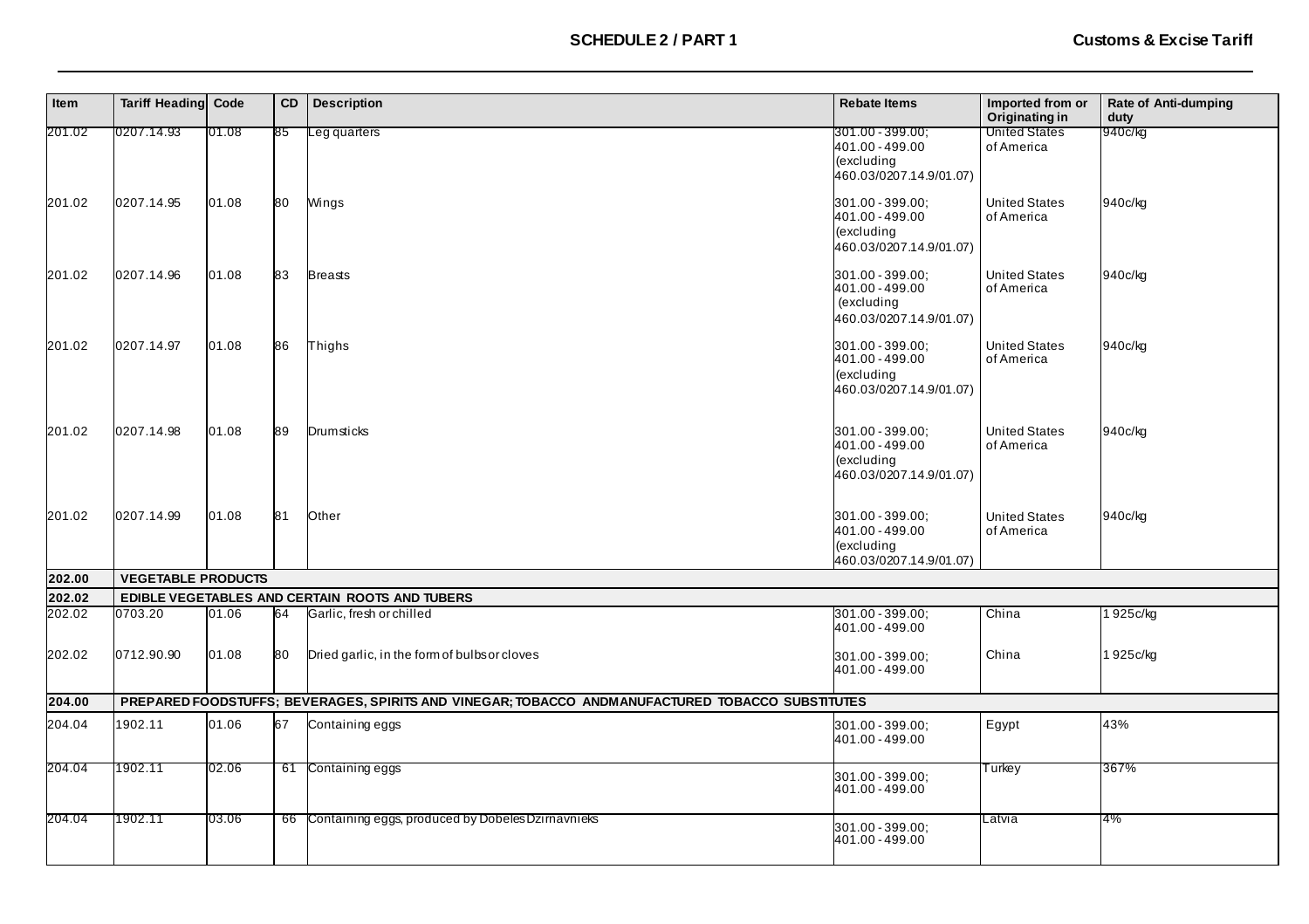| 204.04 | 1902.11 | 04.06 |    | 60 Containing eggs, (excluding those produced by Dobeles Dzirnavnieks) | 301.00 - 399.00;<br>401.00 - 499.00 | Latvia    | <b>4%</b> |
|--------|---------|-------|----|------------------------------------------------------------------------|-------------------------------------|-----------|-----------|
| 204.04 | 1902.11 | 05.06 |    | 65 Containing eggs, produced by Amber Pasta                            | 301.00 - 399.00;<br>401.00 - 499.00 | Lithuania | 12%       |
| 204.04 | 1902.11 | 06.06 |    | 60 Containing eggs, (excluding that produced by Amber Pasta)           | 301.00 - 399.00;<br>401.00 - 499.00 | Lithuania | 12%       |
| 204.04 | 1902.19 | 01.06 |    | 62 Other                                                               | 301.00 - 399.00;<br>401.00 - 499.00 | Egypt     | 43%       |
| 204.04 | 1902.19 | 02.06 |    | 67 Other                                                               | 301.00 - 399.00;<br>401.00 - 499.00 | Turkey    | 367%      |
| 204.04 | 1902.19 | 03.06 | 61 | Other, produced by Dobeles Dzirnavnieks                                | 301.00 - 399.00;<br>401.00 - 499.00 | Latvia    | 4%        |
| 204.04 | 1902.19 | 04.06 |    | 66 Other, (excluding that produced by Dobeles Dzimavnieks)             | 301.00 - 399.00;<br>401.00 - 499.00 | Latvia    | 4%        |
| 204.04 | 1902.19 | 05.06 |    | 60 Other, produced by Amber Pasta                                      | 301.00 - 399.00:<br>401.00 - 499.00 | Lithuania | 12%       |
| 204.04 | 1902.19 | 06.06 |    | 65 Other, (excluding that produced by Amber Pasta)                     | 301.00 - 399.00;<br>401.00 - 499.00 | Lithuania | 12%       |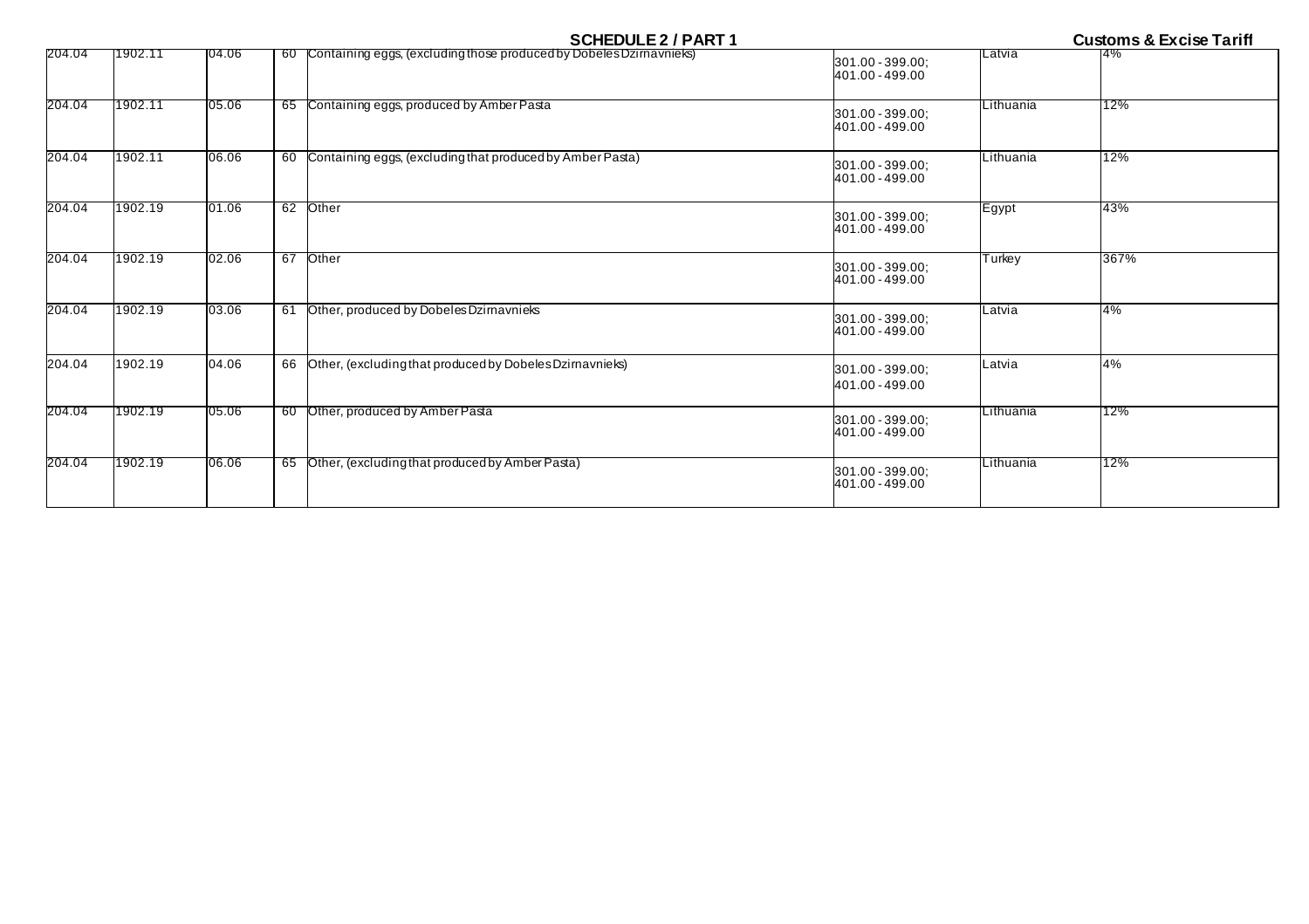| 204.05      |                                                                                                                                                                                                                                                                                               | PREPARATIONS OF VEGETABLES, FRUIT. NUTS OR OTHER PARTS OF PLANTS |           |                                                                                                                                                                       |                                     |                                    |                                     |  |  |  |  |
|-------------|-----------------------------------------------------------------------------------------------------------------------------------------------------------------------------------------------------------------------------------------------------------------------------------------------|------------------------------------------------------------------|-----------|-----------------------------------------------------------------------------------------------------------------------------------------------------------------------|-------------------------------------|------------------------------------|-------------------------------------|--|--|--|--|
| <b>Item</b> | <b>Tariff Heading Code</b>                                                                                                                                                                                                                                                                    |                                                                  |           | <b>CD</b> Description                                                                                                                                                 | <b>Rebate Items</b>                 | Imported from or<br>Originating in | <b>Rate of Anti-dumping</b><br>duty |  |  |  |  |
| 205.01      |                                                                                                                                                                                                                                                                                               |                                                                  |           | SALT; SULPHUR; EARTHS AND STONE; PLASTERING MATERIALS, LIME AND CEMENT                                                                                                |                                     |                                    |                                     |  |  |  |  |
| 205.01      | 2523.29                                                                                                                                                                                                                                                                                       | 01.06                                                            | 65        | Portland Cement manufactured or produced by Lucky Cement Limited                                                                                                      | 301.00 - 399.00;<br>401.00 - 499.00 | Pakistan                           | 14,29%                              |  |  |  |  |
| 205.01      | 2523.29                                                                                                                                                                                                                                                                                       | 02.06                                                            | 63        | Portland Cement manufactured or produced by Bestway Cement Limited                                                                                                    | 301.00 - 399.00;<br>401.00 - 499.00 | Pakistan                           | 77,15%                              |  |  |  |  |
| 205.01      | 2523.29                                                                                                                                                                                                                                                                                       | 03.06                                                            | 64        | Portland Cement manufactured or produced by D.G Khan Cement Limited Portland                                                                                          | 301.00 - 399.00:<br>401.00 - 499.00 | Pakistan                           | 68,87%                              |  |  |  |  |
| 205.01      | 2523.29                                                                                                                                                                                                                                                                                       | 04.06                                                            | 69        | Portland Cement manufactured or produced by Attock Pakistan Cement Limited                                                                                            | 301.00 - 399.00;<br>401.00 - 499.00 | Pakistan                           | 63,53%                              |  |  |  |  |
| 205.01      | 2523.29                                                                                                                                                                                                                                                                                       | 05.06                                                            | 63        | Portland Cement (excluding that manufactured or produced by Lucky Cement Limited,<br>Bestway Cement Limited, D.G Khan Cement Limited, Attock Pakistan Cement Limited) | 301.00 - 399.00:<br>401.00 - 499.00 | Pakistan                           | 62,69%                              |  |  |  |  |
| 206.00      |                                                                                                                                                                                                                                                                                               |                                                                  |           | PRODUCTS OF THE CHEMICAL OR ALLIED INDUSTRIES                                                                                                                         |                                     |                                    |                                     |  |  |  |  |
| 206.01      |                                                                                                                                                                                                                                                                                               |                                                                  |           | INORGANIC CHEMICALS; ORGANIC OR INORGANIC COMPOUNDS OF PRECIOUS METALS, OF RARE-EARTH METALS, OF RADIO-ACTIVE ELEMENTS OR OF ISOTOPES                                 |                                     |                                    |                                     |  |  |  |  |
| 206.01      | 2836.20                                                                                                                                                                                                                                                                                       | 04.06                                                            |           | 67 Disodium carbonate                                                                                                                                                 | 301.00-399.00:<br>401.00-499.00     | United<br>Statesof<br>America      | 40%                                 |  |  |  |  |
| 206.02      | <b>ORGANIC CHEMICALS</b>                                                                                                                                                                                                                                                                      |                                                                  |           |                                                                                                                                                                       |                                     |                                    |                                     |  |  |  |  |
| 206.04      | PREPARED PIGMENTS, PREPARED OPACIFIERS AND PREPARED COLOURS, VITRIFIABLE ENAMELS AND GLAZES, ENGOBES (SLIPS), LIQUID LUSTRES AND SIMILAR PREPARATIONS, OF A<br>KIND USED IN THE CERAMIC, ENAMELLING OR GLASS INDUSTRY; GLASS FRIT AND OTHER GLASS, IN THE FORM OF POWDER, GRANULES OR FLAKES: |                                                                  |           |                                                                                                                                                                       |                                     |                                    |                                     |  |  |  |  |
| 206.04      | 3207.40                                                                                                                                                                                                                                                                                       | 02.06                                                            | <b>61</b> | Glass frit and other glass, in the form of powder, granules or flakes                                                                                                 | 301.00 - 399.00;<br>401.00 - 499.00 | <b>Brazil</b>                      | 50%                                 |  |  |  |  |
| 207.00      |                                                                                                                                                                                                                                                                                               |                                                                  |           | PLASTICS AND ARTICLES THEREOF; RUBBER AND ARTICLES THEREOF                                                                                                            |                                     |                                    |                                     |  |  |  |  |
| 207.01      | <b>PLASTICS AND ARTICLES THEREOF</b>                                                                                                                                                                                                                                                          |                                                                  |           |                                                                                                                                                                       |                                     |                                    |                                     |  |  |  |  |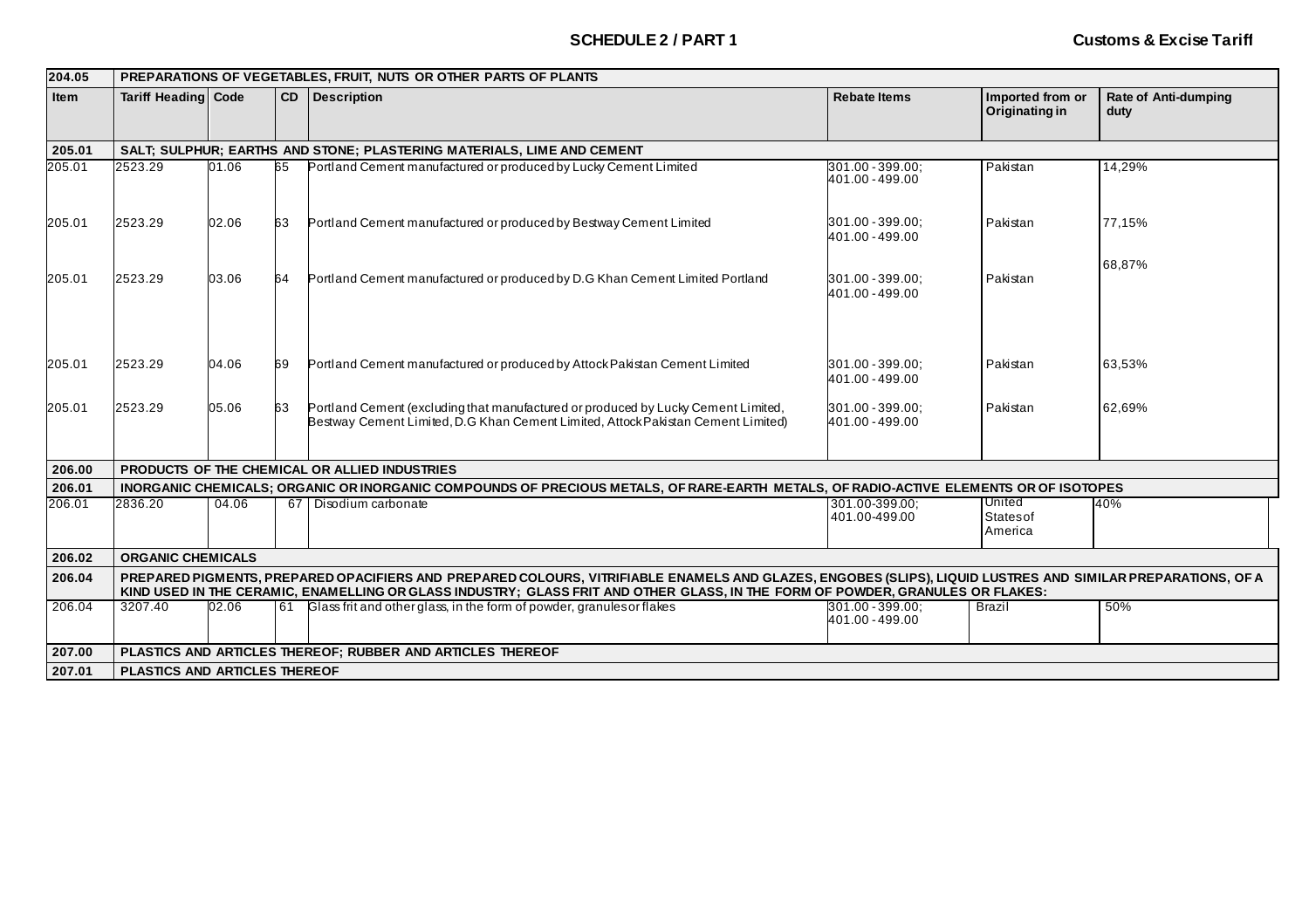| Item   | <b>Tariff Heading Code</b> |       | CD | <b>Description</b>                                                                                                                                                                                                                                                                                                             | <b>Rebate Items</b>                                                                                                                                 | Imported from or<br>Originating in | Rate of Anti-dumping<br>duty |
|--------|----------------------------|-------|----|--------------------------------------------------------------------------------------------------------------------------------------------------------------------------------------------------------------------------------------------------------------------------------------------------------------------------------|-----------------------------------------------------------------------------------------------------------------------------------------------------|------------------------------------|------------------------------|
| 207.01 | 3907.6                     | 01.05 | 53 | Poly(ethylene terephthalate), produced by Zheijiang Wankai New Materials Co. Ltd.                                                                                                                                                                                                                                              | 301.00-399.00:<br>401.00-499.00                                                                                                                     | China                              | 28,26%                       |
| 207.01 | 3907.6                     | 02.05 | 58 | Poly(ethylene terephthalate), produced by Far Eastern Industries (Shanghai) Ltd.                                                                                                                                                                                                                                               | 301.00-399.00:<br>401.00-499.00                                                                                                                     | China                              | 26,4%                        |
| 207.01 | 3907.6                     | 03.05 | 52 | Poly(ethylene terephthalate), (excluding those produced by Zheijiang Wankai New<br>Materials Co. Ltd., Far Eastern Industries (Shanghai) Ltd., Jiangyin Xingyu New Materials<br>Co. Ltd., Jiangyin Xingtai New Material Co. Ltd. and Jiangsu Xingye Plastic<br>Co. Ltd.)                                                       | 301.00-399.00;<br>401.00-499.00                                                                                                                     | China                              | 28,89%                       |
| 207.01 | 3907.61.90                 | 01.08 | 84 | Poly(ethylene terephthalate), in primary forms (excluding liquids and pastes)                                                                                                                                                                                                                                                  | 301.00 - 399.00;<br>401.00 - 499.00                                                                                                                 | Taiwan, Republic of<br>China       | 75%                          |
| 207.01 | 3907.61.90                 | 02.08 | 89 | Poly(ethylene terephthalate), in primary forms (excluding liquids and pastes)                                                                                                                                                                                                                                                  | 301.00 - 399.00:<br>401.00 - 499.00                                                                                                                 | India                              | 54,1%                        |
| 207.01 | 3907.61.90                 | 03.08 | 83 | Poly(ethylene terephthalate), in primary forms (excluding liquids and pastes)                                                                                                                                                                                                                                                  | 301.00 - 399.00:<br>401.00 - 499.00                                                                                                                 | Republic of Korea                  | 19,7%                        |
| 207.01 | 3907.69.90                 | 01.08 | 80 | Poly(ethylene terephthalate), in primary forms (excluding liquids and pastes)                                                                                                                                                                                                                                                  | 301.00 - 399.00:<br>401.00 - 499.00                                                                                                                 | Taiwan, Republic of<br>China       | 75%                          |
| 207.01 | 3907.69.90                 | 02.08 | 84 | Poly(ethylene terephthalate), in primary forms (excluding liquids and pastes)                                                                                                                                                                                                                                                  | 301.00 - 399.00:<br>401.00 - 499.00                                                                                                                 | ndia                               | 54,1%                        |
| 207.01 | 3907.69.90                 | 03.08 | 89 | Poly(ethylene terephthalate), in primary forms (excluding liquids and pastes)                                                                                                                                                                                                                                                  | 301.00 - 399.00;<br>401.00 - 499.00                                                                                                                 | Republic of Korea                  | 19,7%                        |
| 207.01 | 3920.49                    | 01.06 | 62 | Plates, sheets, film, foil and strip of polymers of vinyl chloride (PVC), non-cellular and<br>not reinforced, laminated, supported or similarly combined with other materials and<br>having a plasticizer content not exceeding 6% (excluding PVC strips with a diameter of<br>2 mm thickness and a width not exceeding 20 mm) | 301.00 - 399.00:<br>401.00 - 499.00<br>(excluding<br>307.04/3920.4/01.05;<br>315.12/3920.4/01.05;<br>460.07/3920.49/01.06:46<br>0.07/3920.49/02.06) | China                              | 32,7%                        |
| 207.01 | 3920.49                    | 02.06 | 67 | Plates, sheets, film, foil and strip of polymers of vinyl chloride (PVC), non-cellular and<br>not reinforced, laminated, supported or similarly combined with other materials and having<br>a plasticizer contentnot exceeding 6%                                                                                              | 301.00 - 399.00;<br>401.00 - 499.00<br>(excluding<br>307.4/3920.4/01.05;<br>315.12/3920.4/01.05;<br>460.07/3920.49/01.06;<br>460.07/3920.49/02.06)  | Taiwan, Republic of<br>China       | 22.6%                        |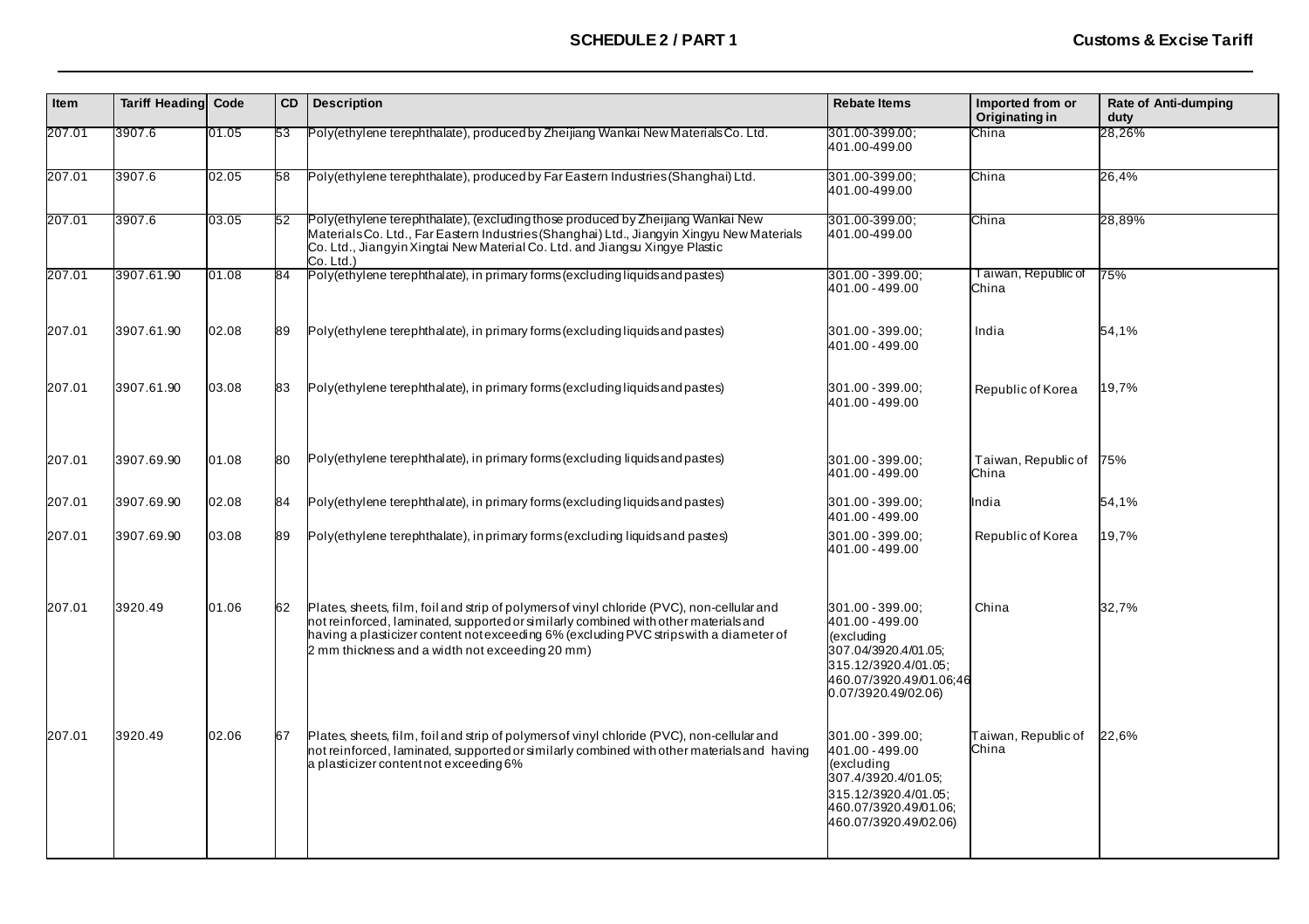| 210.00 | PULP OF WOOD OR OF OTHER FIBROUS CELLULOSIC MATERIAL; WASTE AND SCRAP OF PAPER OR PAPERBOARD; PAPER AND PAPERBOARD AND ARTICLES THEREOF |       |    |                                                                                                                                                                                                                                                                          |                                     |           |                     |  |  |  |  |
|--------|-----------------------------------------------------------------------------------------------------------------------------------------|-------|----|--------------------------------------------------------------------------------------------------------------------------------------------------------------------------------------------------------------------------------------------------------------------------|-------------------------------------|-----------|---------------------|--|--|--|--|
| 210.02 |                                                                                                                                         |       |    | PAPER AND PAPERBOARD; ARTICLES OF PAPER PULP, OF PAPER OR OFPAPERBOARD                                                                                                                                                                                                   |                                     |           |                     |  |  |  |  |
| 211.00 | <b>TEXTILES AND TEXTILE ARTICLES</b>                                                                                                    |       |    |                                                                                                                                                                                                                                                                          |                                     |           |                     |  |  |  |  |
| 213.00 |                                                                                                                                         |       |    | ARTICLES OF STONE, PLASTER, CEMENT, ASBESTOS, MICA OR SIMILAR MATERIALS; CERAMIC PRODUCTS; GLASS AND GLASSWARE                                                                                                                                                           |                                     |           |                     |  |  |  |  |
| 213.02 | ARTICLES OF PLASTER OR OF COMPOSITIONS BASED ON PLASTER                                                                                 |       |    |                                                                                                                                                                                                                                                                          |                                     |           |                     |  |  |  |  |
| 213.02 | 6809.11                                                                                                                                 | 05.06 | 65 | Boards, sheets, panels, tiles and similar articles of plaster or of compositions based on<br>plaster, faced or re-inforced with paper or paperboard only, notomamented                                                                                                   | 301.00 - 399.00;<br>401.00 - 499.00 | Thailand  | 45%                 |  |  |  |  |
| 213.02 | 6809.11                                                                                                                                 | 06.06 | 66 | Boards, sheets, panels, tiles and similar articles of plaster or of compositions based on<br>plaster, faced or reinforced with paper or paperboard only, not ornamented, (exduding<br>that manufactured by PT. Siam-Indo Gypsum Industry)                                | 301.00 - 399.00;<br>401.00 - 499.00 | Indonesia | 34,6%               |  |  |  |  |
| 213.03 | <b>GLASS AND GLASSWARE</b>                                                                                                              |       |    |                                                                                                                                                                                                                                                                          |                                     |           |                     |  |  |  |  |
| 213.03 | 7004.90.90                                                                                                                              | 01.08 | 88 | Drawn glass and blown glass, in sheets, whether or not having an absorbent or<br>reflecting layer, butnot otherwise worked, of a thickness exceeding 2,5 mm but<br>not exceeding 6 mm (excluding optical glass)                                                          | 301.00 - 399.00;<br>401.00 - 499.00 | China     | 562c/m <sup>2</sup> |  |  |  |  |
| 213.03 | 7004.90.90                                                                                                                              | 02.08 | 82 | Drawn glass and blown glass, in sheets, whether or not having an absorbent or<br>reflecting layer, butnot otherwise worked, of a thickness exceeding 2,5 mm but<br>not exceeding 6 mm (excluding optical glass)                                                          | 301.00 - 399.00:<br>401.00 - 499.00 | India     | 587c/m <sup>2</sup> |  |  |  |  |
| 213.03 | 7005.29.17                                                                                                                              | 01.08 | 81 | Float glass and surface ground or polished glass, in sheets, whether or not having<br>an absorbent, reflecting or non-reflecting layer, but otherwise not worked, of a<br>thickness exceeding 2,5 mm but not exceeding 3 mm (excluding solar glass and<br>optical glass) | 301.00 - 399.00:<br>401.00 - 499.00 | India     | 720c/m <sup>2</sup> |  |  |  |  |
| 213.03 | 7005.29.17                                                                                                                              | 02.08 | 86 | Float glass and surface ground or polished glass, in sheets, whether or not having<br>an absorbent, reflecting or non-reflecting layer, but otherwise not worked, of a<br>thickness exceeding 2,5 mm but not exceeding 3 mm (excluding solar glass and<br>optical glass) | 301.00 - 399.00;<br>401.00 - 499.00 | Indonesia | 45%                 |  |  |  |  |
| 213.03 | 7005.29.17                                                                                                                              | 03.08 | 80 | Float glass and surface ground or polished glass, in sheets, whether or not having<br>an absorbent, reflecting or non-reflecting layer, but not otherwise worked, of a<br>thickness exceeding 2,5 mm but not exceeding 3 mm (excluding solar glass and<br>optical glass) | 301.00 - 399.00:<br>401.00 - 499.00 | China     | 802c/m <sup>2</sup> |  |  |  |  |
| 213.03 | 7005.29.23                                                                                                                              | 01.08 | 82 | Float glass and surface ground or polished glass, in sheets, whether or not having<br>an absorbent, reflecting or non-reflecting layer, but otherwise not worked, of a<br>thickness exceeding 3 mm but not exceeding 4 mm (excluding solar glass and optical<br>glass)   | 301.00 - 399.00;<br>401.00 - 499.00 | India     | 886c/m <sup>2</sup> |  |  |  |  |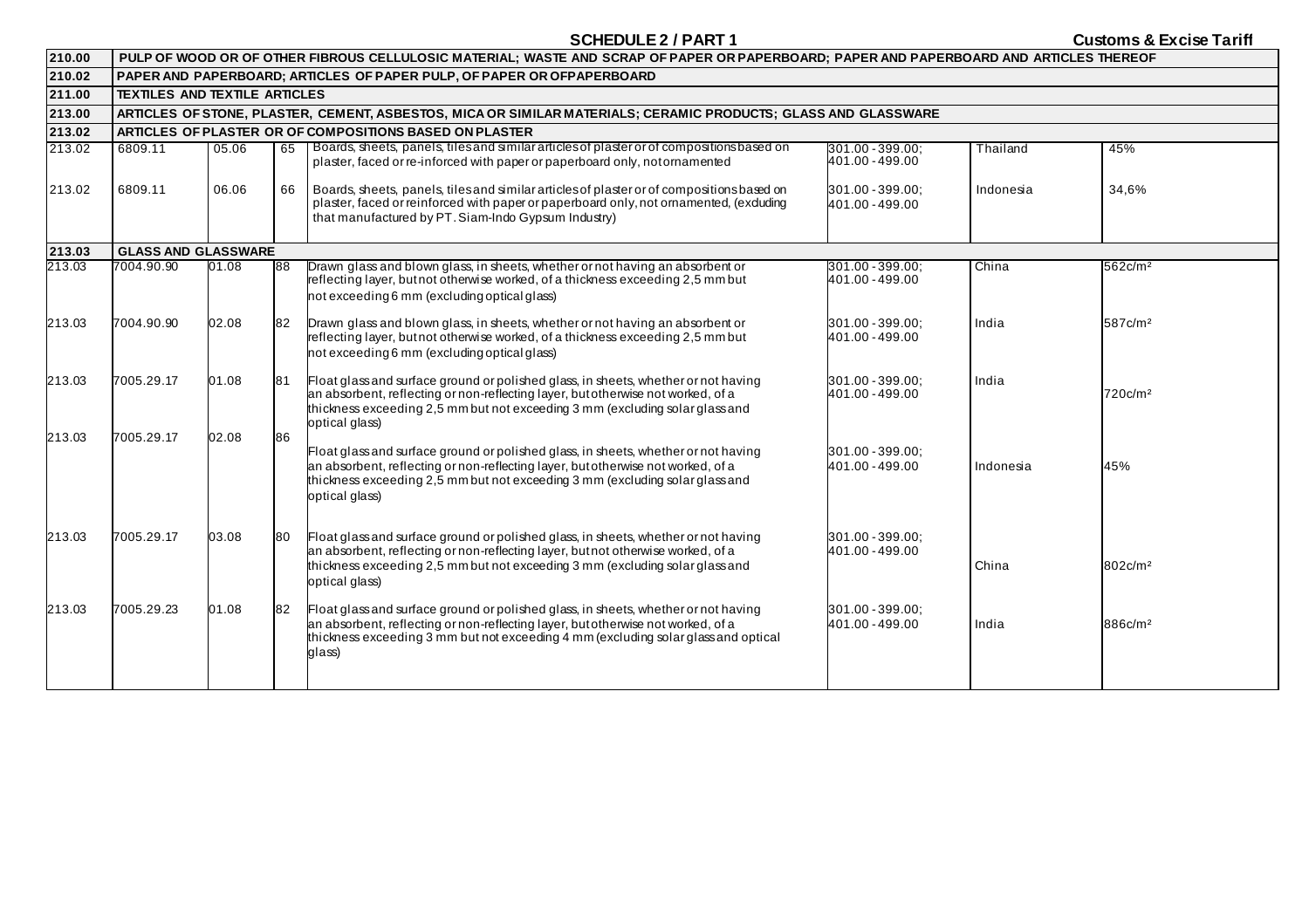| <b>Item</b> | <b>Tariff Heading</b> | Code  |    | <b>CD</b> Description                                                                                                                                                                                                                                                                                                                                                                                                                                  | <b>Rebate Items</b>             | Imported from or<br>Originating in | Rate of Anti-dumping<br>duty |
|-------------|-----------------------|-------|----|--------------------------------------------------------------------------------------------------------------------------------------------------------------------------------------------------------------------------------------------------------------------------------------------------------------------------------------------------------------------------------------------------------------------------------------------------------|---------------------------------|------------------------------------|------------------------------|
| 213.03      | 7005.29.17            | 04.08 |    | 85 Float glass and surface ground or polished glass, in sheets, whether or not having an                                                                                                                                                                                                                                                                                                                                                               | 301.00-399.00.                  | Saudi Arabia                       | 23,9%                        |
|             |                       |       |    | absorbent, reflecting or non-reflecting layer, but not otherwise worked, with a<br>thickness of 3 mm (excluding solar glass and optical glass)                                                                                                                                                                                                                                                                                                         | 401.00-499.00                   |                                    |                              |
| 213.03      | 7005.29.17            | 05.08 | 83 | Float glass and surface ground or polished glass, in sheets, whether or not having an<br>absorbent, reflecting or non-reflecting layer, but not otherwise worked, with a<br>thickness of 3 mm (excluding solar glass and optical glass)                                                                                                                                                                                                                | 301.00-399.00;<br>401.00-499.00 | United Arab Emirates               | 16,8%                        |
| 213.03      | 7005.29.17            | 06.08 | 84 | Float glass and surface ground or polished glass, in sheets, whether or not having an<br>absorbent, reflecting or non-reflecting layer, but not otherwise worked, with a<br>thickness of 3 mm, produced by Guardian Zoujai (excluding solar glass and optical<br>glass)                                                                                                                                                                                | 301.00-399.00:<br>401.00-499.00 | United Arab Emirates               | 16.8%                        |
| 213.03      | 7005.29.17            | 07.08 | 89 | Float glass and surface ground or polished glass, in sheets, whether or not having an<br>absorbent, reflecting or non-reflecting layer, but otherwise not worked, of a thickness of<br>3 mm (excluding solar glass and optical glass), manufactured by Guardian Egypt -<br>Egyptian Glass Company SAE                                                                                                                                                  | 301.00-399.00:<br>401.00-499.00 | Egypt                              | 27,26%                       |
|             |                       |       |    |                                                                                                                                                                                                                                                                                                                                                                                                                                                        |                                 |                                    |                              |
| 213.03      | 7005.29.23            | 04.08 | 86 | Float glass and surface ground or polished glass, in sheets, whether or not having an                                                                                                                                                                                                                                                                                                                                                                  | 301.00-399.00;                  | Saudi Arabia                       | 23,9%                        |
|             |                       |       |    | absorbent, reflecting or non-reflecting layer, but otherwise not worked, of a thickness<br>exceeding 3 mm but not exceeding 4 mm (excluding solar glass and optical glass)                                                                                                                                                                                                                                                                             | 401.00-499.00                   |                                    |                              |
| 213.03      | 7005.29.23            | 05.08 | 80 | Float glass and surface ground or polished glass, in sheets, whether or not having an                                                                                                                                                                                                                                                                                                                                                                  | 301.00-399.00;                  | United Arab Emirates               | 16,8%                        |
|             |                       |       |    | absorbent, reflecting or non-reflecting layer, but otherwise not worked, of a thickness                                                                                                                                                                                                                                                                                                                                                                | 401.00-499.00                   |                                    |                              |
| 213.03      | 7005.29.23            | 06.08 | 85 | exceeding 3 mm but not exceeding 4 mm (excluding solar glass and optical glass)<br>Float glass and surface ground or polished glass, in sheets, whether or not having an                                                                                                                                                                                                                                                                               | 301.00-399.00;                  | United Arab Emirates               | 16,8%                        |
|             |                       |       |    | absorbent, reflecting or non-reflecting layer, but otherwise not worked, of a thickness                                                                                                                                                                                                                                                                                                                                                                | 401.00-499.00                   |                                    |                              |
| 213.03      | 7005.29.23            | 07.08 | 84 | exceeding 3 mm but not exceeding 4 mm, produced by Guardian Zoujaj (excluding solar<br>glass and optical glass)<br>Float glass and surface ground or polished glass, in sheets, whether or not having an<br>absorbent, reflecting or non-reflecting layer, but otherwise not worked, of a thickness<br>exceeding 3 mm but not exceeding 4 mm (excluding solar glass and optical glass),<br>manufactured by Guardian Egypt - Egyptian Glass Company SAE | 301.00-399.00;<br>401.00-499.00 | Egypt                              | 27,26%                       |
| 213.03      | 7005.29.25            | 03.08 | 87 | Float glass and surface ground or polished glass, in sheets, whether or not having an                                                                                                                                                                                                                                                                                                                                                                  | 301.00-399.00;                  | Saudi Arabia                       | 23,9%                        |
|             |                       |       |    | absorbent, reflecting or non-reflecting layer, but otherwise not worked, of a thickness                                                                                                                                                                                                                                                                                                                                                                | 401.00-499.00                   |                                    |                              |
|             |                       |       |    | exceeding 4 mm but not exceeding 5 mm (excluding solar glass and optical glass)                                                                                                                                                                                                                                                                                                                                                                        |                                 |                                    |                              |
| 213.03      | 7005.29.25            | 04.08 | 81 | Float glass and surface ground or polished glass, in sheets, whether or not having an                                                                                                                                                                                                                                                                                                                                                                  | 301.00-399.00;                  | United Arab Emirates               | 16,8%                        |
|             |                       |       |    | absorbent, reflecting or non-reflecting layer, but otherwise not worked, of a thickness                                                                                                                                                                                                                                                                                                                                                                | 401.00-499.00                   |                                    |                              |
|             |                       |       |    | exceeding 4 mm but not exceeding 5 mm (excluding solar glass and optical glass)                                                                                                                                                                                                                                                                                                                                                                        |                                 |                                    |                              |
| 213.03      | 7005.29.25            | 05.08 | 86 | Float glass and surface ground or polished glass, in sheets, whether or not having an                                                                                                                                                                                                                                                                                                                                                                  | 301.00-399.00;                  | United Arab Emirates               | 16,8%                        |
|             |                       |       |    | absorbent, reflecting or non-reflecting layer, but otherwise not worked, of a thickness                                                                                                                                                                                                                                                                                                                                                                | 401.00-499.00                   |                                    |                              |
| 213.03      | 7005.29.25            | 06.08 | 80 | exceeding 4 mm but not exceeding 5 mm, produced by Guardian Zoujaj (excluding solar<br>glass and optical glass)<br>Float glass and surface ground or polished glass, in sheets, whether or not having an<br>absorbent, reflecting or non-reflecting layer, but otherwise not worked, of a thickness<br>exceeding 4 mm but not exceeding 5 mm (excluding solar glass and optical glass),<br>manufactured by Guardian Egypt - Egyptian Glass Company SAE | 301.00-399.00;<br>401.00-499.00 | Egypt                              | 27,26%                       |
| 213.03      | 7005.29.35            | 04.08 | 83 | Float glass and surface ground or polished glass, in sheets, whether or not having an                                                                                                                                                                                                                                                                                                                                                                  | 301.00-399.00;                  | Saudi Arabia                       | 23,9%                        |
|             |                       |       |    | absorbent, reflecting or non-reflecting layer, but not otherwise worked, of a thickness                                                                                                                                                                                                                                                                                                                                                                | 401.00-499.00                   |                                    |                              |
|             |                       |       |    | exceeding 5 mm but not exceeding 6 mm (excluding solar glass and optical glass)                                                                                                                                                                                                                                                                                                                                                                        |                                 |                                    |                              |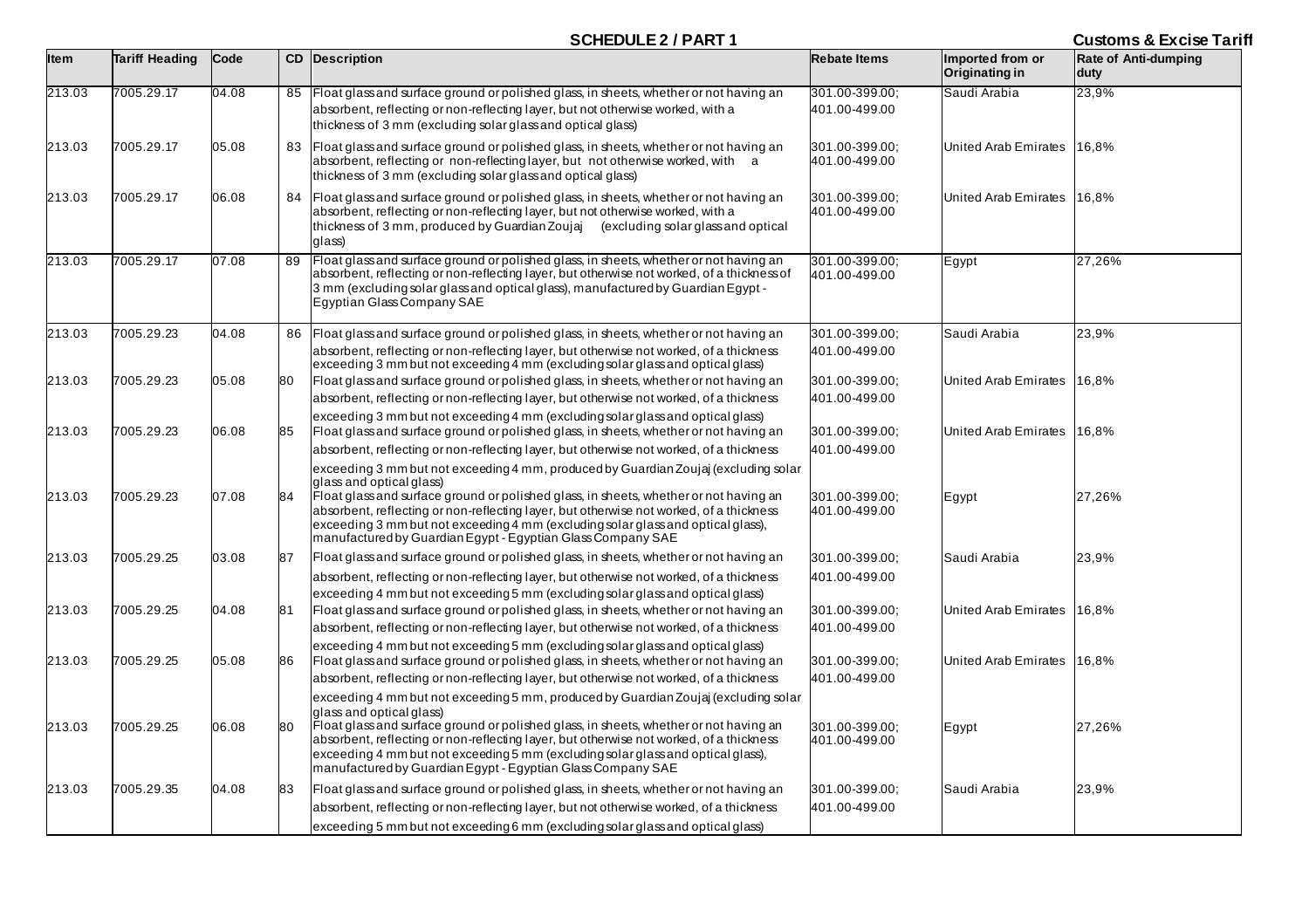| 213.03 | 7005.29.35 | 05.08 | 88  | Float glass and surface ground or polished glass, in sheets, whether or not having an<br>absorbent, reflecting or non-reflecting layer, but not otherwise worked, of a thickness<br>exceeding 5 mm but not exceeding 6 mm (excluding solar glass and optical glass)                                                                 | 301.00-399.00;<br>401.00-499.00 | United Arab Emirates 16.8% |        |
|--------|------------|-------|-----|-------------------------------------------------------------------------------------------------------------------------------------------------------------------------------------------------------------------------------------------------------------------------------------------------------------------------------------|---------------------------------|----------------------------|--------|
| 213.03 | 7005.29.35 | 06.08 | 82  | Float glass and surface ground or polished glass, in sheets, whether or not having an<br>absorbent, reflecting or non-reflecting layer, but not otherwise worked, of a thickness<br>exceeding 5 mm but not exceeding 6 mm, produced by Guardian Zoujaj (excluding solar<br>glass and optical glass)                                 | 301.00-399.00;<br>401.00-499.00 | United Arab Emirates       | 16.8%  |
| 213.03 | 7005.29.35 | 07.08 | -87 | Float glass and surface ground or polished glass, in sheets, whether or not having an<br>absorbent, reflecting or non-reflecting layer, but not otherwise worked, of a thickness<br>exceeding 5 mm but not exceeding 6 mm (excluding solar glass and optical glass),<br>manufactured by Guardian Egypt - Egyptian Glass Company SAE | 301.00-399.00;<br>401.00-499.00 | Egypt                      | 27,26% |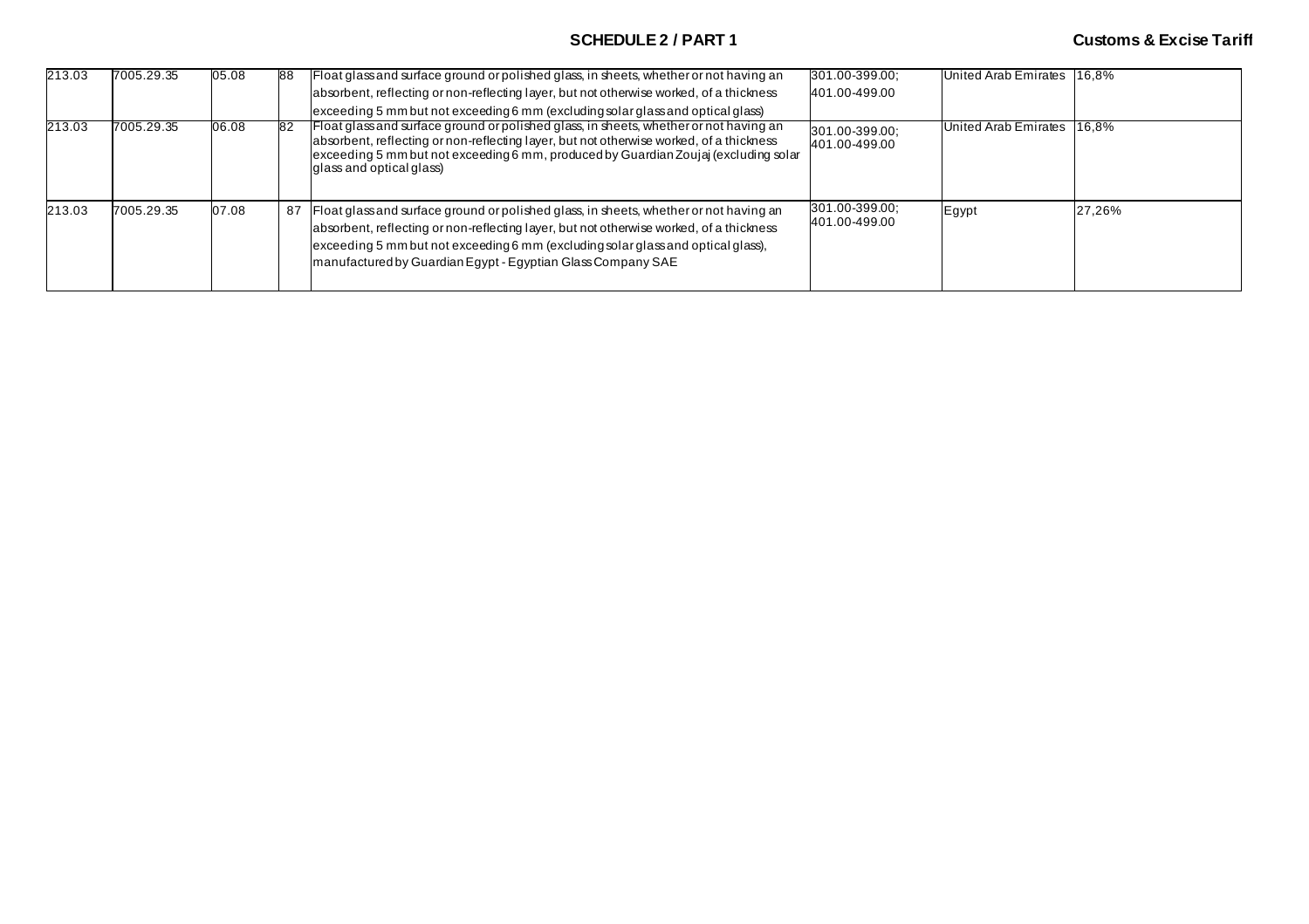| Item   | Tariff Heading | Code  | <b>CD</b> | <b>Description</b>                                                                                                                                                                                                                                                                                                                                           | <b>Rebate Items</b>                 | Imported from or<br>Originating in | Rate of Anti-dumping<br>duty |
|--------|----------------|-------|-----------|--------------------------------------------------------------------------------------------------------------------------------------------------------------------------------------------------------------------------------------------------------------------------------------------------------------------------------------------------------------|-------------------------------------|------------------------------------|------------------------------|
| 213.03 | 7005.29.23     | 02.08 | 87        | Float glass and surface ground or polished glass, in sheets, whether or not having<br>an absorbent, reflecting or non-reflecting layer, but not otherwise worked, of a<br>thickness exceeding 3 mm but not exceeding 4 mm (excluding solar glass and optical<br>glass) (excluding that manufactured by PT Muliaglass Industrino and PT Abdi Rakyat<br>Bakti) | 301.00 - 399.00:<br>401.00 - 499.00 | Indonesia                          | 10%                          |
| 213.03 | 7005.29.23     | 03.08 | 81        | Float glass and surface ground or polished glass, in sheets, whether or not having<br>an absorbent, reflecting or non-reflecting layer, but not otherwise worked, of a<br>thickness exceeding 3 mm but not exceeding 4 mm (excluding solar glass and optical<br>glass)                                                                                       | 301.00 - 399.00;<br>401.00 - 499.00 | China                              | 802c/m <sup>2</sup>          |
| 213.03 | 7005.29.25     | 01.08 | 88        | Float glass and surface ground or polished glass, in sheets, whether or not having<br>an absorbent, reflecting or non-reflecting layer, but not otherwise worked, of a<br>thickness exceeding 4 mm but not exceeding 5 mm (excluding solar glass and optical<br>glass) (excluding that manufactured by PT Muliaglass Industrino and PT Abdi Rakyat<br>Bakti) | 301.00 - 399.00;<br>401.00 - 499.00 | Indonesia                          | 12,51%                       |
| 213.03 | 7005.29.25     | 02.08 | 82        | Float glass and surface ground or polished glass, in sheets, whether or not having<br>an absorbent, reflecting or non-reflecting layer, but otherwise not worked, of a<br>thickness exceeding 4 mm but not exceeding 5 mm (excluding solar glass and optical<br>glass)                                                                                       | 301.00 - 399.00;<br>401.00 - 499.00 | China                              | 802c/m <sup>2</sup>          |
| 213.03 | 7005.29.35     | 01.08 | 85        | Float glass and surface ground or polished glass, in sheets, whether or not having<br>an absorbent, reflecting or non-reflecting layer, but otherwise not worked, of a<br>thickness exceeding 5 mm but not exceeding 6 mm (excluding solar glass and optical<br>glass)                                                                                       | 301.00 - 399.00;<br>401.00 - 499.00 | India                              | 1387c/m <sup>2</sup>         |
| 213.03 | 7005.29.35     | 02.08 | 84        | Float glass and surface ground or polished glass, in sheets, whether or not having<br>an absorbent, reflecting or non-reflecting layer, but not otherwise worked, of a<br>thickness exceeding 5 mm but not exceeding 6 mm (excluding solar glass and optical<br>glass)                                                                                       | 301.00 - 399.00;<br>401.00 - 499.00 | Indonesia                          | 30,5%                        |
| 213.03 | 7005.29.35     | 03.08 | 89        | Float glass and surface ground or polished glass, in sheets, whether or not having<br>an absorbent, reflecting or non-reflecting layer, but not otherwise worked, of a<br>thickness exceeding 5 mm but not exceeding 6 mm (excluding solar glass and optical<br>glass)                                                                                       | 301.00 - 399.00;<br>401.00 - 499.00 | China                              | 802c/m <sup>2</sup>          |
| 213.03 | 7009.91        | 01.06 | 60        | Unframed glass mirrors, of a thickness of 2 mm or more but not exceeding 6 mm                                                                                                                                                                                                                                                                                | 301.00 - 399.00;<br>401.00 - 499.00 | India                              | 68,74%                       |
| 213.03 | 7009.91        | 02.06 | 65        | Unframed glass mirrors, of a thickness of 2 mm or more but not exceeding 6 mm<br>(excluding that manufactured by PT Matahari Silverindo Jaya)                                                                                                                                                                                                                | 301.00 - 399.00;<br>401.00 - 499.00 | Indonesia                          | 6,61%                        |
| 213.03 | 7009.91        | 03.06 | 69        | Unframed glass mirrors, of a thickness of 2 mm or more but not exceeding 6 mm                                                                                                                                                                                                                                                                                | 301.00 - 399.00;<br>401.00 - 499.00 | China                              | 40,22%                       |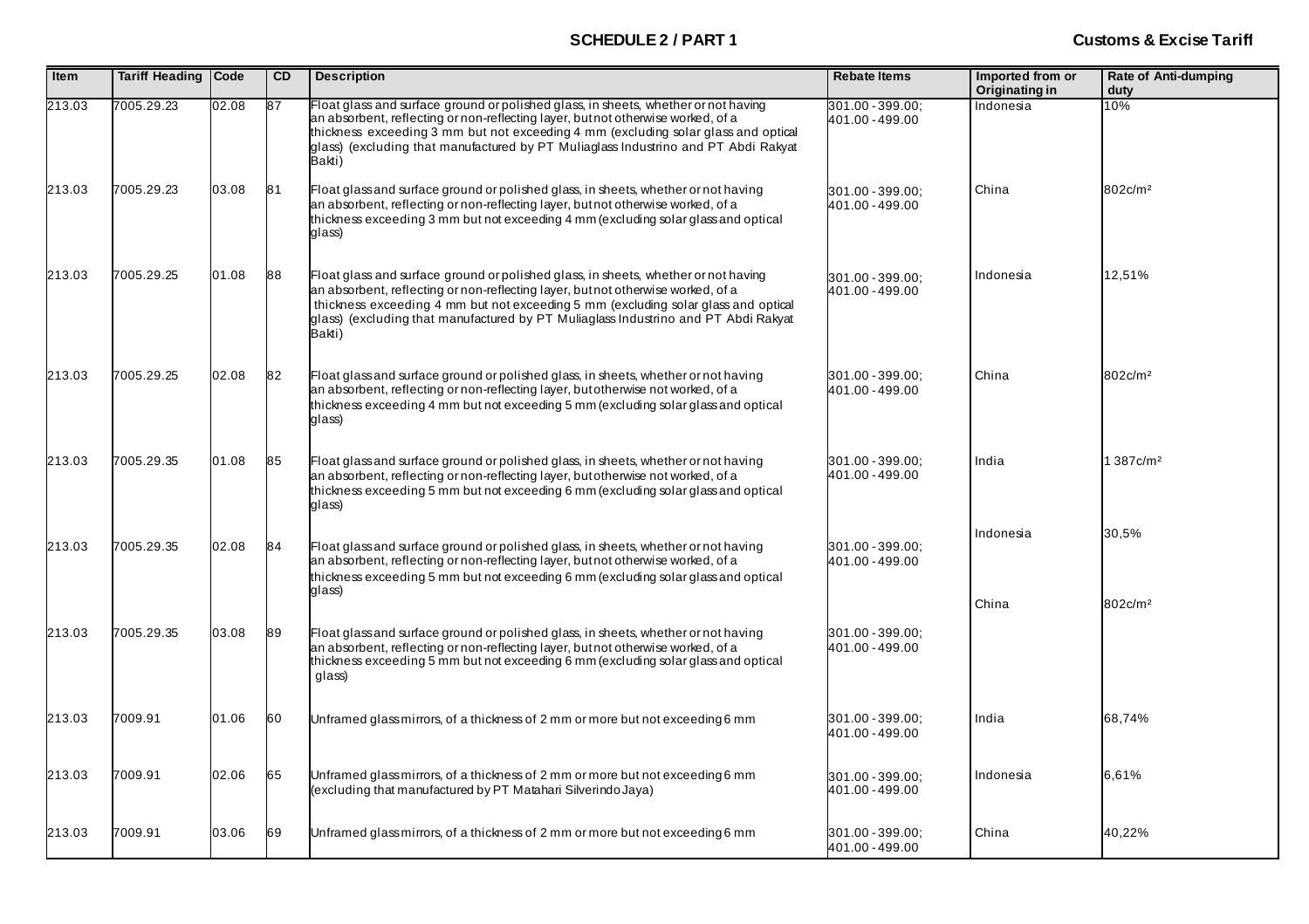| Item   | <b>Tariff Heading</b>            | Code  | <b>CD</b> | <b>Description</b>                                                                                                                                                                                                                                                                                                                  | <b>Rebate Items</b>                 | Imported from or<br>Originating in | <b>Rate of Anti-dumping</b><br>duty |  |  |  |
|--------|----------------------------------|-------|-----------|-------------------------------------------------------------------------------------------------------------------------------------------------------------------------------------------------------------------------------------------------------------------------------------------------------------------------------------|-------------------------------------|------------------------------------|-------------------------------------|--|--|--|
| 215.00 |                                  |       |           | <b>BASE METALS AND ARTICLES OF BASE METALS</b>                                                                                                                                                                                                                                                                                      |                                     |                                    |                                     |  |  |  |
| 215.02 | <b>ARTICLES OF IRON OR STEEL</b> |       |           |                                                                                                                                                                                                                                                                                                                                     |                                     |                                    |                                     |  |  |  |
| 215.02 | 7312.10.17                       | 01.08 | 86        | Stranded wire, of iron or steel, not electrically insulated, of a diameter of 12,7 mm or more 301,00 - 399,00;<br>(excluding that of wire of stainless steel, that of wire plated, coated or clad with copper and 401.00 - 499.00<br>that identifiable as conveyor belt cord)                                                       |                                     | China                              | 113,25%                             |  |  |  |
| 215.02 | 7312.10.24                       | 01.08 | 83        | Ropes and cables, of iron or steel, not electrically insulated, not plated, coated or clad,<br>of a diameter exceeding 32 mm (excluding that of wire of stainless steel and that<br>identifiable asconveyor beltcord), (excluding that imported from Bridon International<br>Limited)                                               | 301.00 - 399.00;<br>401.00 - 499.00 | United Kingdom                     | 76,17%                              |  |  |  |
| 215.02 | 7312.10.24                       | 02.08 | 88        | Ropes and cables, of iron or steel, not electrically insulated, not plated, coated or clad,<br>of a diameter exceeding 32 mm (excluding that of wire of stainless steel and that<br>identifiable as conveyor belt cord), (excluding that imported from Bridon International<br>Limited GmbH and Pfeifer Drako)                      | 301.00 - 399.00;<br>401.00 - 499.00 | Germany                            | 93%                                 |  |  |  |
| 215.02 | 7312.10.30                       | 01.08 | 84        | Ropes and cables, of iron or steel, not electrically insulated, plated, coated or clad<br>with zinc, of a diameter exceeding 32 mm (excluding that of wire of stainless steel and<br>that identifiable as conveyor belt cord), (excluding that imported from Bridon International<br>Limited)                                       | 301.00 - 399.00:<br>401.00 - 499.00 | United Kingdom                     | 76,17%                              |  |  |  |
| 215.02 | 7312.10.30                       | 02.08 | 89        | Ropes and cables, of iron or steel, not electrically insulated, plated, coated or clad with zinc,<br>of a diameter exceeding 32 mm (excluding that of wire of stainless steel and that identifiable<br>as conveyor belt cord), (excluding that imported from Bridon International GmbH and Pfeifer<br>Drako)                        | 301.00 - 399.00:<br>401.00 - 499.00 | Germany                            | 93%                                 |  |  |  |
| 215.02 | 7312.10.90                       | 03.08 | 84        | Ropes and cables, of iron or steel, not electrically insulated, of a diameter<br>exceeding 32 mm (excluding that of wire of stainless steel, that of wire plated,<br>coated o clad with copper and that identifiable as conveyor belt cord), (excluding<br>that imported from Bridon International Limited)                         | 301.00 - 399.00:<br>401.00 - 499.00 | United Kingdom                     | 76.17%                              |  |  |  |
| 215.02 | 7312.10.90                       | 04.08 | 89        | Ropes and cables, of iron or steel, not electrically insulated, of a diameter exceeding<br>32 mm (excluding that of wire of stainless steel, that of wire plated, coated or clad<br>with copper and that identifiable as conveyor belt cord), (excluding that imported<br>from Bridon International Limited GmbH and Pfeifer Drako) | 301.00 - 399.00:<br>401.00 - 499.00 | Germany                            | 93%                                 |  |  |  |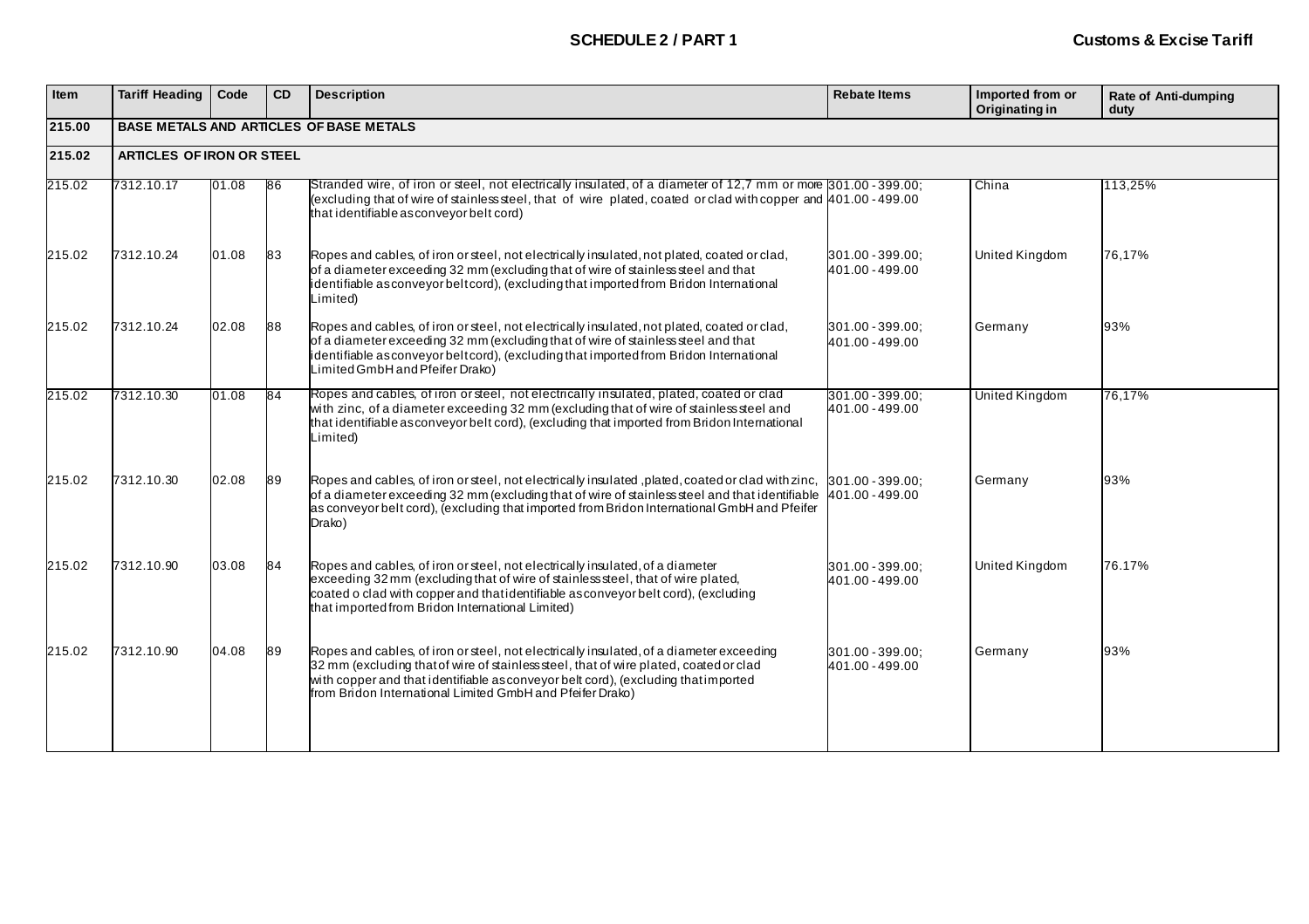| Item   | <b>Tariff Heading Code</b> |       | CD | <b>Description</b>                                                                                                | <b>Rebate Items</b>                 | Imported from or<br>Originating in | <b>Rate of Anti-dumping</b><br>duty |
|--------|----------------------------|-------|----|-------------------------------------------------------------------------------------------------------------------|-------------------------------------|------------------------------------|-------------------------------------|
| 215.02 | 7324.10                    | 03.06 | 64 | Sinks of stainless steel (excluding that manufactured or produced by Taijing Chuanger<br>Metal Products Co. Ltd.) | 301.00 - 399.00;<br>401.00 - 499.00 | China                              | 221%                                |
| 215.02 | 7324.10                    | 05.06 | 63 | Sinks of stainless steel                                                                                          | 301.00 - 399.00;<br>401.00 - 499.00 | Malaysia                           | 95,86%                              |
|        |                            |       |    |                                                                                                                   |                                     |                                    |                                     |
| 215.11 |                            |       |    | TOOLS, IMPLEMENTS, CUTLERY, SPOONS AND FORKS, OF BASE METAL; PARTS THEREOF OF BASE METAL                          |                                     |                                    |                                     |
|        |                            |       |    |                                                                                                                   |                                     |                                    |                                     |
| 215.11 | 8201.10.10                 | 01.08 | 85 | Spades and shovels, of a maximum blade width of more than 200 mm but not<br>exceeding 320 mm                      | 301.00 - 399.00;<br>401.00 - 499.00 | China                              | 4796c/kg                            |
| 215.11 | 8201.30.03                 | 01.08 | 86 | <b>Picks</b>                                                                                                      | 301.00 - 399.00;<br>401.00 - 499.00 | China                              | 3295c/kg                            |
| 215.11 | 8201.30.90                 | 01.08 | 84 | Rakes with more than 8 prongs                                                                                     | 301.00 - 399.00:<br>401.00 - 499.00 | China                              | 3466c/kg                            |
| 215.11 | 8201.90.20                 | 01.08 | 85 | Forks, with a prong length exceeding 150 mm (excluding forks with 8 or more prongs)                               | 301.00 - 399.00;<br>401.00 - 499.00 | China                              | 4668c/kg                            |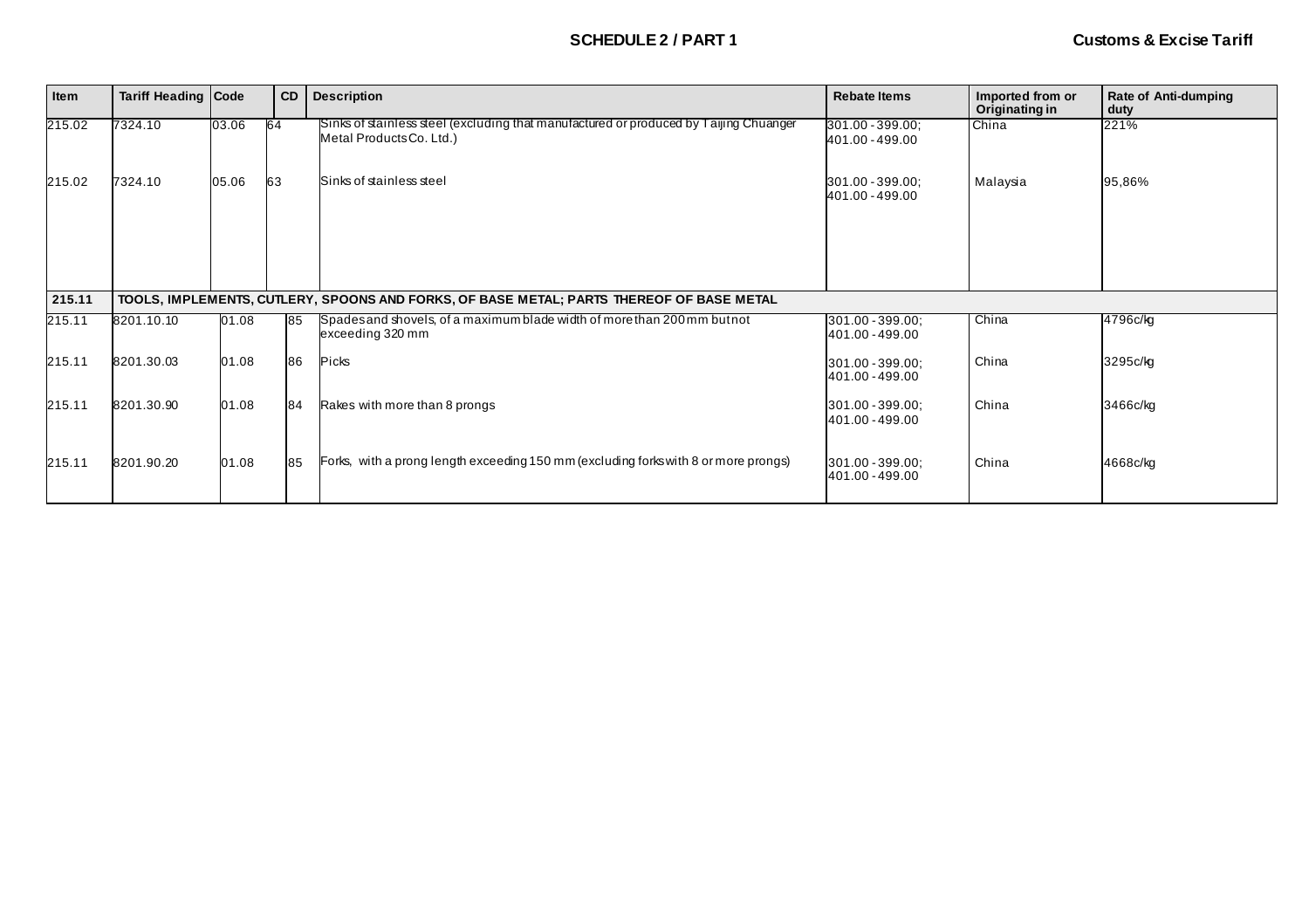| Item   | <b>Tariff Heading</b>                                                                                                                                                          | Code                                                                                                                                                                                            | l CD | <b>Description</b>                                                                       | <b>Rebate Items</b> | Imported from or<br><b>Originating in</b> | Rate of Anti-dumping<br>duty |  |  |  |  |
|--------|--------------------------------------------------------------------------------------------------------------------------------------------------------------------------------|-------------------------------------------------------------------------------------------------------------------------------------------------------------------------------------------------|------|------------------------------------------------------------------------------------------|---------------------|-------------------------------------------|------------------------------|--|--|--|--|
| 215.12 |                                                                                                                                                                                | <b>BASE METALS AND ARTICLES OF BASE METALS</b>                                                                                                                                                  |      |                                                                                          |                     |                                           |                              |  |  |  |  |
| 216.02 |                                                                                                                                                                                | ELECTRICAL MACHINERY AND EQUIPMENTAND PARTS THEREOF; SOUND RECORDERS AND REPRODUCERS, TELEVISION IMAGE AND SOUND RECORDERS AND REPRODUCERS AND<br><b>PARTS AND ACCESSORIES OF SUCH ARTICLES</b> |      |                                                                                          |                     |                                           |                              |  |  |  |  |
| 217.00 |                                                                                                                                                                                |                                                                                                                                                                                                 |      | <b>VEHICLES, AIRCRAFT, VESSELS AND ASSOCIATED TRANSPORT EQUIPMENT</b>                    |                     |                                           |                              |  |  |  |  |
| 217.02 |                                                                                                                                                                                |                                                                                                                                                                                                 |      | VEHICLES (EXCLUDING RAILWAY OR TRAMWAY ROLLING-STOCK), AND PARTS AND ACCESSORIES THEREOF |                     |                                           |                              |  |  |  |  |
| 217.02 | China<br>103 736c/u<br>301.00 - 399.00;<br>03.08<br>Wheelbarrows (excluding that manufactured by Qingdao Yongyi Metal Products Co. Ltd)<br>88<br>8716.80.10<br>401.00 - 499.00 |                                                                                                                                                                                                 |      |                                                                                          |                     |                                           |                              |  |  |  |  |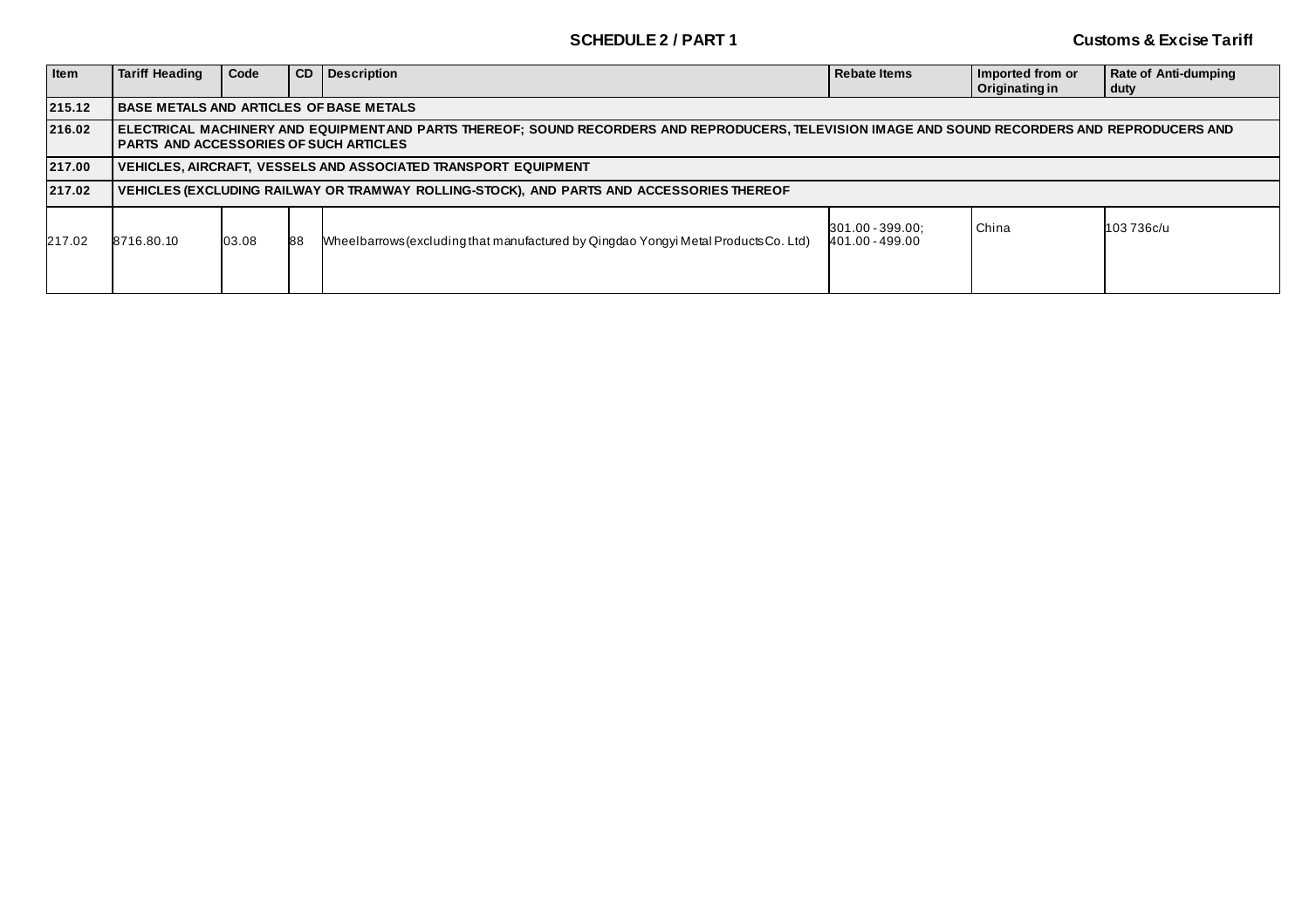## **SCHEDULE 2 / PART 2**

### **COUNTERVAILING DUTIES ON IMPORTED GOODS**

## **NOTES:**

- 1. The goods specified in Column headed "Tariff Heading, Code and Description" of this Part shall, in addition to any other duties payable thereon upon entry for home consumption thereof or as provided in Chapter VI, be liable to the appropriate countervailing duty provided for in respect of such goods in this Part at the time of such entry or such other time as so provided, if those goods are imported from a supplier or originate in a territory mentioned in Column headed "Imported from or Originating in" of this Part.
- 2. The countervailing duties provided for in this Part in respect of any goods, shall also apply to such goodsentered under any item of Schedule No. 3 or 4 specified in Column headed "Extent of Rebate" of this Part.
- 3. Unless the context otherwise indicates, the General Notesto Schedule No. 1 and the Section andChapter Notesin the said Schedule shall MUTATIS MUTANDIS apply to thisPart.
- 4. Wherever the tariff heading or subheading under which any goods are classified in Part 1 of Schedule No. 1 is quoted in any item in this Part in which such goods are specified, the goods so specified in such item in this Part shall be deemed not to include goods which are not classified under the said tariff heading or subheading.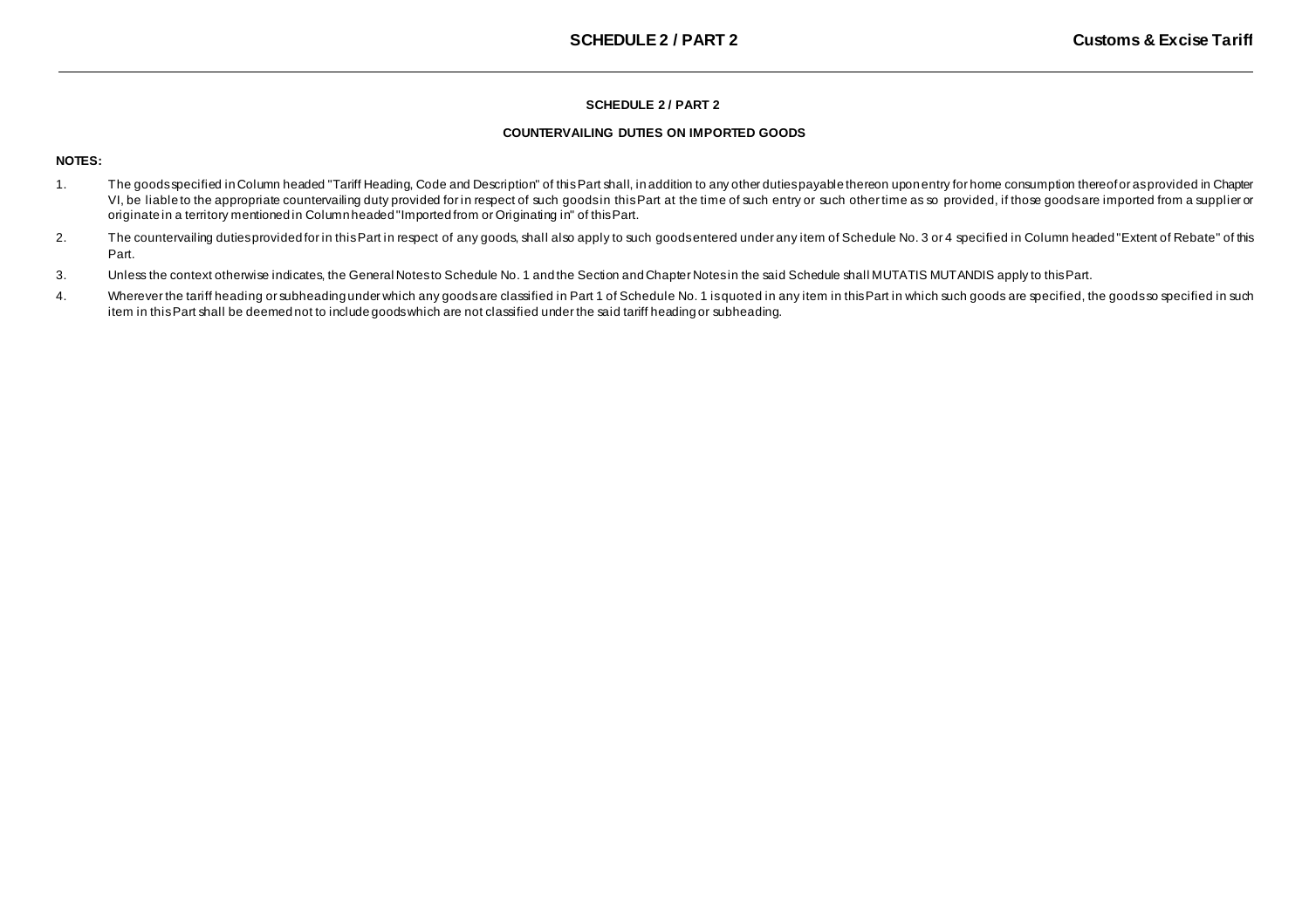### **SCHEDULE 2 / PART 3**

### **SAFEGUARD DUTIES ON IMPORTED GOODS**

## **NOTES:**

- 1. The goods specified in Column headed "Tariff Heading", Code and Description" of this Part shall, in addition to any other duties payable thereon upon entry for home consumption thereof or as provided in Chapter VI, be liable to the appropriate safeguard duty provided for in respect of such goods in this Part at the time of such entry or such other time as provided, if those goods are imported from a supplier or originate in a territory mentioned in Column headed "Imported from or Originating in" except if those goods are imported from a supplier or originate in a territory excluded in any provisions of any item of this Part.
- 2. The safeguard dutiesprovided for in thisPart in respect of any goods, shall also apply to such goodsentered under any item of ScheduleNo. 3 or 4 specified inColumn headed "Extent of Rebate" of thisPart.
- 3. Unless the context otherwise indicates, the General Notesto Schedule No. 1 and theSection and Chapter Notesin the said Schedule shall MUTATISMUTANDIS apply to thisPart.
- 4. Wherever the tariff heading or subheading under which any goods are classified in Part 1 of Schedule No.1 isquoted in any item in this Part in which such goods are specified, the goods so specified in such item in this Part shall be deemed not to include goods which are not classified under the said tariff heading or subheading.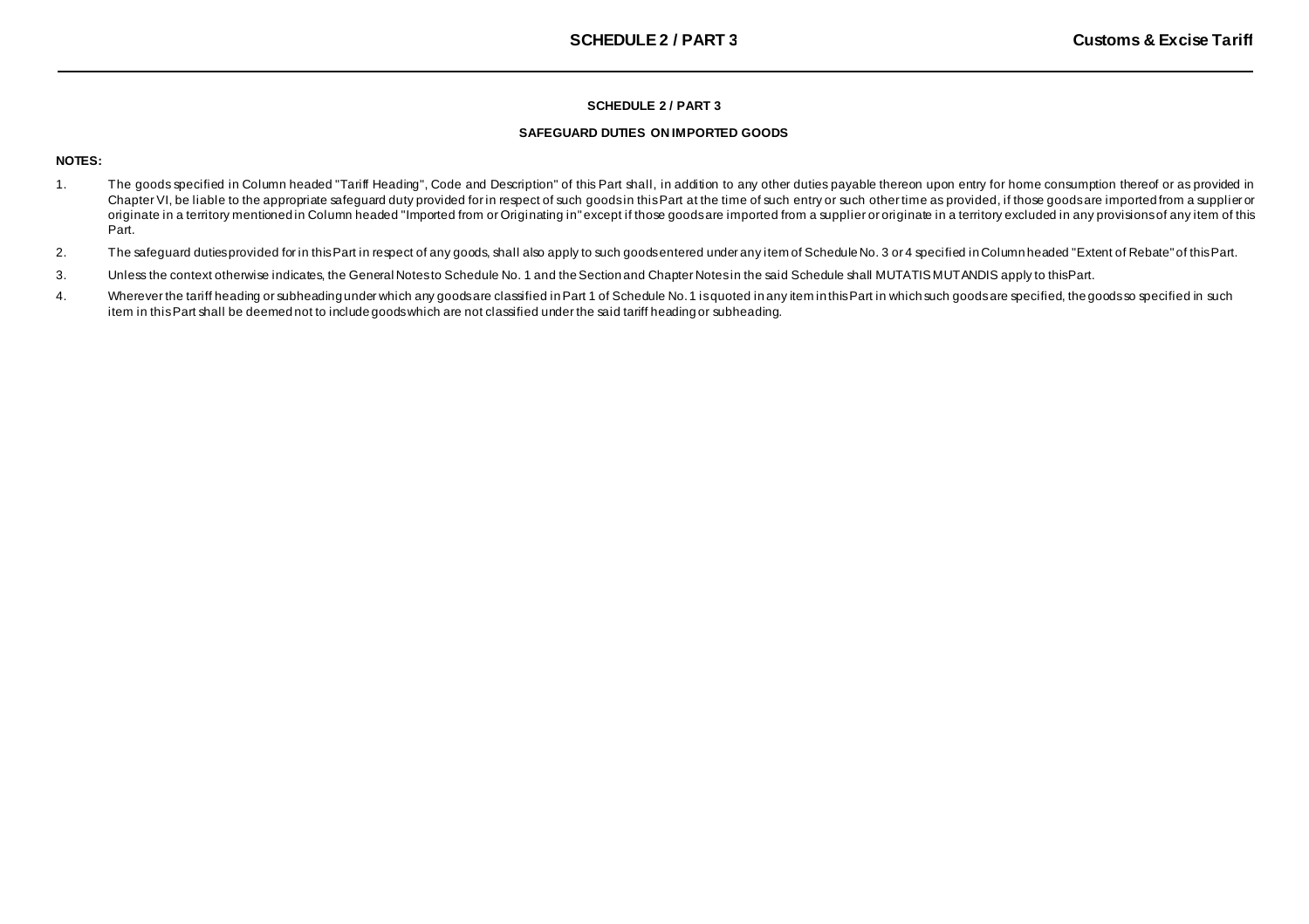| Item   | Tariff Heading   Code                |       |    | <b>CD</b> Description                                             | Rebate Items                    | Imported from or<br>Originating in | Rate of Safeguard duty |  |  |  |
|--------|--------------------------------------|-------|----|-------------------------------------------------------------------|---------------------------------|------------------------------------|------------------------|--|--|--|
| 250.00 | <b>LIVE ANIMALS; ANIMAL PRODUCTS</b> |       |    |                                                                   |                                 |                                    |                        |  |  |  |
| 250.02 | l MEAT AND EDIBLE MEAT OFFAL         |       |    |                                                                   |                                 |                                    |                        |  |  |  |
| 250.02 | 0207.14.9                            | 01.07 | 76 | Frozen bone-in portions of fowls of the species Gallus Domesticus | 301.00-399.00;<br>401.00-499.00 | <b>IEU</b>                         | 15%                    |  |  |  |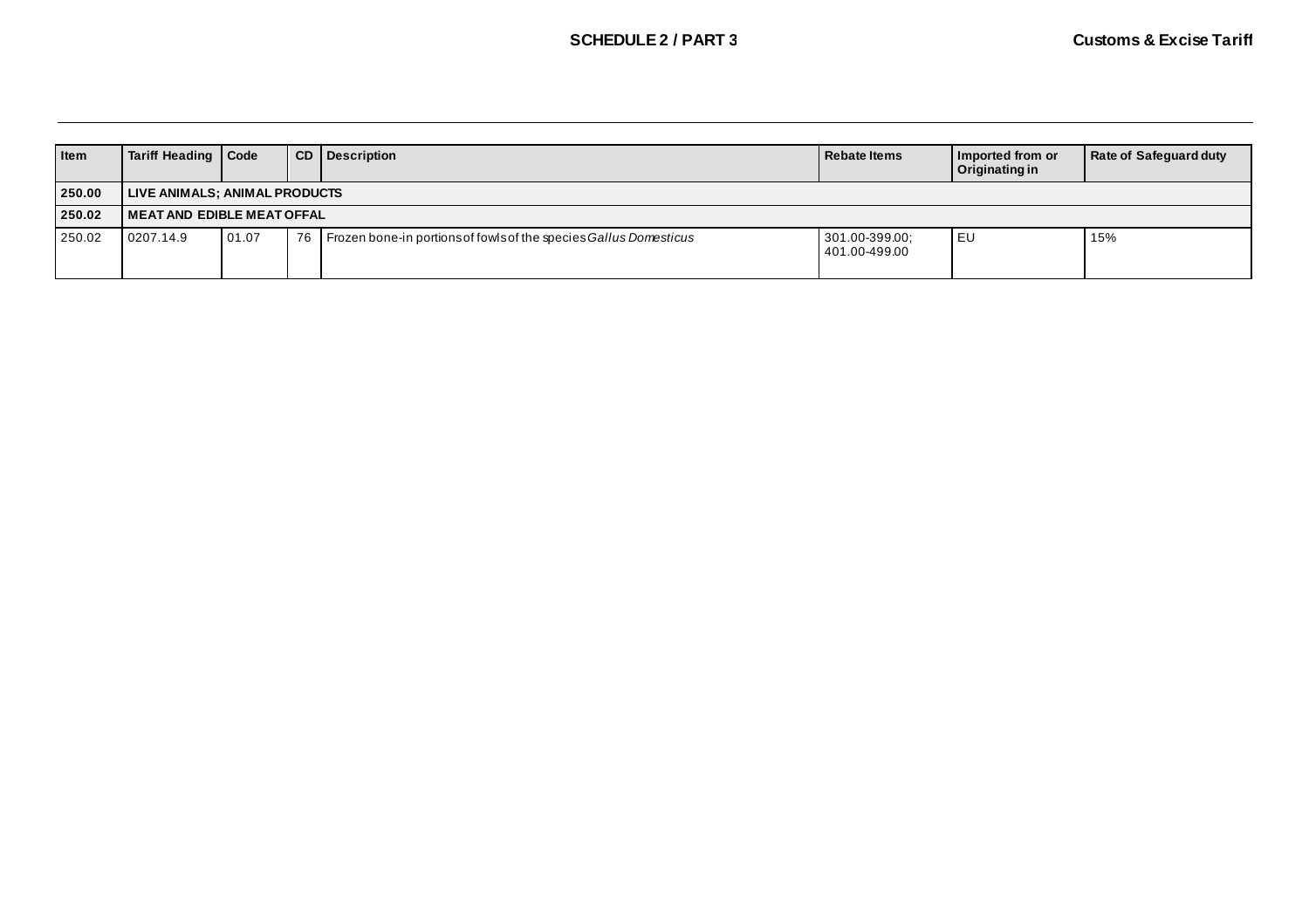| <b>Item</b> | Tariff Heading   Code                         |       |    | <b>CD</b> Description                                                                                                                                                                                                                                                                                                                                                                                                                                                                                                                                                                                                                                                                                                                                                                                                                                                                                                                                                                                                                                                                                                                                                                                                                                                                                                                                                                                                                                                                                                                                                                                                                                                                                                                                                                                                                                                                                                                                                                                                                                                                                                                                                                                                                                                                                                                                           | <b>Rebate Items</b>             | Imported from or<br>Originating in | <b>Rate of Safeguard duty</b> |  |  |
|-------------|-----------------------------------------------|-------|----|-----------------------------------------------------------------------------------------------------------------------------------------------------------------------------------------------------------------------------------------------------------------------------------------------------------------------------------------------------------------------------------------------------------------------------------------------------------------------------------------------------------------------------------------------------------------------------------------------------------------------------------------------------------------------------------------------------------------------------------------------------------------------------------------------------------------------------------------------------------------------------------------------------------------------------------------------------------------------------------------------------------------------------------------------------------------------------------------------------------------------------------------------------------------------------------------------------------------------------------------------------------------------------------------------------------------------------------------------------------------------------------------------------------------------------------------------------------------------------------------------------------------------------------------------------------------------------------------------------------------------------------------------------------------------------------------------------------------------------------------------------------------------------------------------------------------------------------------------------------------------------------------------------------------------------------------------------------------------------------------------------------------------------------------------------------------------------------------------------------------------------------------------------------------------------------------------------------------------------------------------------------------------------------------------------------------------------------------------------------------|---------------------------------|------------------------------------|-------------------------------|--|--|
| 260.00      | <b>BASE METALS AND ARTICLES OF BASE METAL</b> |       |    |                                                                                                                                                                                                                                                                                                                                                                                                                                                                                                                                                                                                                                                                                                                                                                                                                                                                                                                                                                                                                                                                                                                                                                                                                                                                                                                                                                                                                                                                                                                                                                                                                                                                                                                                                                                                                                                                                                                                                                                                                                                                                                                                                                                                                                                                                                                                                                 |                                 |                                    |                               |  |  |
| 260.00      | 7318.15.43                                    | 01.08 | 85 | Other bolts with hexagon heads of iron or steel (excluding bolt ends, screw<br>studs and screw studding), (excluding that imported from or originating in: Afghanistan,<br>Albania, Algeria, American Samoa, Angola, Antigua and Barbuda, Argentina, Armenia,<br>Azerbaijan, Bangladesh, Bahrain (Kingdom of), Belarus, Belize, Benin, Bhutan, Brunei<br>Darussalam, Bolivia (Plurinational State of), Bosnia and Herzegovina, Botswana, Brazil,<br>Bulgaria, Burkina Faso, Burundi, Cambodia, Cameroon, Cape Verde, Central African<br>Republic, Chad, Chile, Colombia, Comoros, Congo (The Democratic Republic of the),<br>Congo (Republic of the), Costa Rica, Côte d'Ivoire, Cuba, Djibouti, Dominica, Dominican<br>Republic, Ecuador, Egypt (Arab Republic of), El Salvador, Eritrea, Eswatini, Equatorial<br>Guinea, Ethiopia, Fiji, Gabon, Gambia (Republic of), Georgia, Ghana, Grenada,<br>Guatemala, Guinea, Guinea-Bissau, Guyana, Haiti, Honduras, Indonesia, Iran (Islamic<br>Republic of), Iraq (Republic of), Jamaica, Jordan, Kazakhstan, Kenya, Kiribati, Korea<br>(Democratic People's Republic of), Kosovo, Kyrgyzstan Republic, Kuwait (The State of)<br>Lao People's Democratic Republic, Latvia, Lebanon, Lesotho, Liberia, Libya, Lithuania<br>Macedonia (former Yugoslav Republic of), Madagascar, Malawi, Maldives, Mali,<br>Marshall Islands, Mauritania, Mauritius, Mexico, Micronesia (Federated States of),<br>Moldova (Republic of), Mongolia, Montenegro, Morocco, Mozambique, Myanmar,<br>Namibia, Nepal, Nicaragua, Niger, Nigeria, North Macedonia, Oman, Pakistan,<br>Palestine, Palau, Panama, Papua New Guinea, Paraguay, Peru, Philippines, Qatar,<br>Romania, Russian Federation, Rwanda, Saudi Arabia (Kingdom of), Saint Kitts and<br>Nevis, Saint Lucia, Saint Vincent and the Grenadines, Samoa, São Tomé and Principe,<br>Samoa, Senegal, Serbia, Seychelles, Sierra Leone, Singapore, Solomon Islands,<br>Somalia, South Sudan, Sri Lanka, Sudan, Suriname, Syrian Arab Republic, Tajikistan,<br>Tanzania (United Republic of), Timor-Leste, Togo, Tonga, Trinidad and Tobago,<br>Tunisia, Turkey, Turkmenistan, Tuvalu, Uganda, Ukraine, Uruguay, United Arab<br>Emirates, Uzbekistan, Vanuatu, Venezuela (Bolivarian Republic of), Vietnam, West Bank<br>and Gaza (State of Palestine), Yemen, Zambia, Zimbabwe) | 301.00-399.00;<br>401.00-499.00 | All Countries                      | <b>B</b> 1.8%                 |  |  |
| 260.03      | <b>IRON AND STEEL</b>                         |       |    |                                                                                                                                                                                                                                                                                                                                                                                                                                                                                                                                                                                                                                                                                                                                                                                                                                                                                                                                                                                                                                                                                                                                                                                                                                                                                                                                                                                                                                                                                                                                                                                                                                                                                                                                                                                                                                                                                                                                                                                                                                                                                                                                                                                                                                                                                                                                                                 |                                 |                                    |                               |  |  |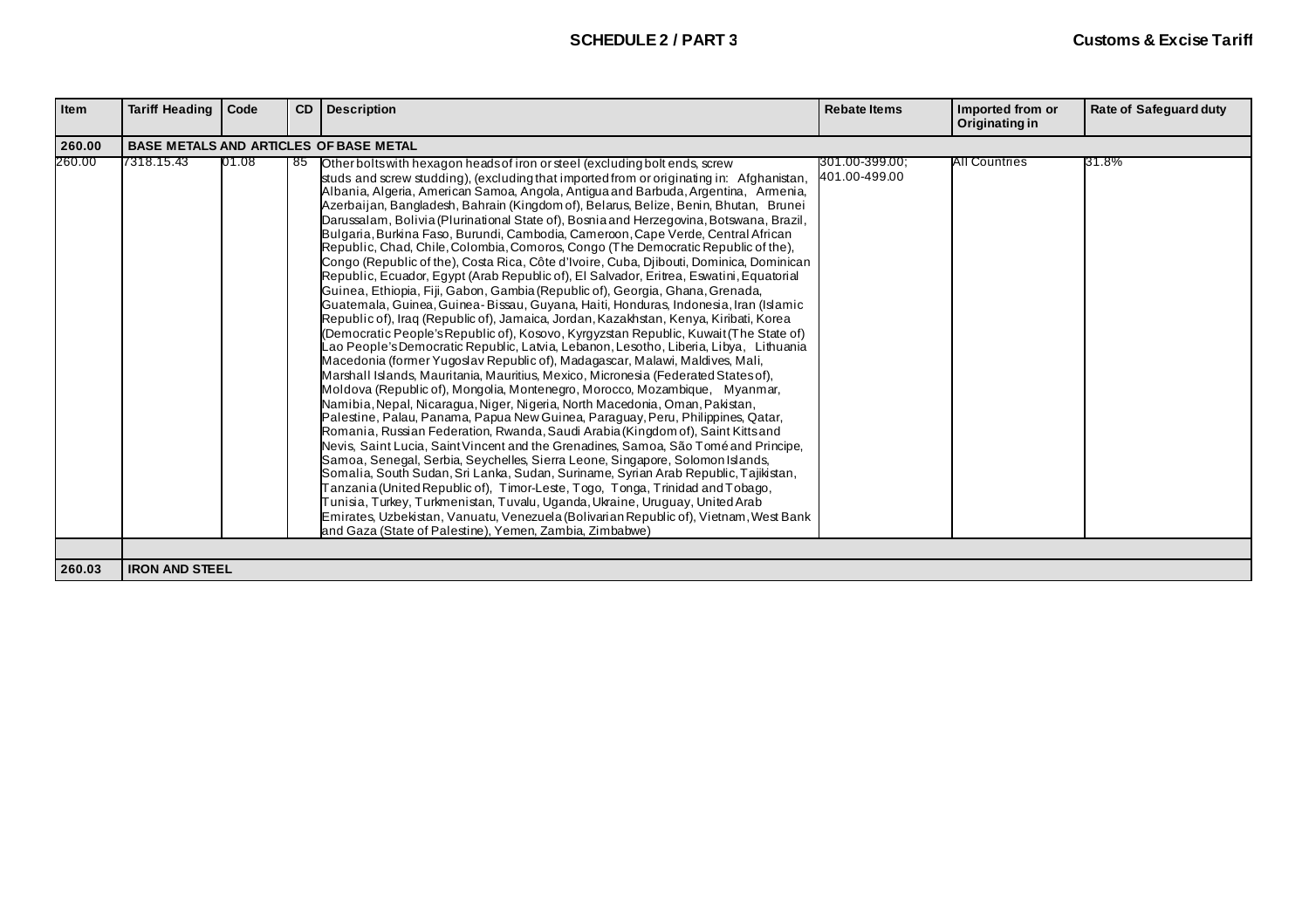| Item        | <b>Tariff Heading</b> | Code  | CD        | <b>Description</b>                                                                                                                                                                                                                                                                                                                                                                                                                                                                                                                                                                                                                                                                                                                                                                                                                                                                                                                                                                                                                                                                                                                                                                                                                                                                                                                                                                                                                                                                                                                                                                                                                                                                                                                                                                                                                                                                                                                                                                                                                                                                                                                   | <b>Rebate Items</b>                                                                         | Imported from or<br>Originating in | Rate of Safeguard duty |
|-------------|-----------------------|-------|-----------|--------------------------------------------------------------------------------------------------------------------------------------------------------------------------------------------------------------------------------------------------------------------------------------------------------------------------------------------------------------------------------------------------------------------------------------------------------------------------------------------------------------------------------------------------------------------------------------------------------------------------------------------------------------------------------------------------------------------------------------------------------------------------------------------------------------------------------------------------------------------------------------------------------------------------------------------------------------------------------------------------------------------------------------------------------------------------------------------------------------------------------------------------------------------------------------------------------------------------------------------------------------------------------------------------------------------------------------------------------------------------------------------------------------------------------------------------------------------------------------------------------------------------------------------------------------------------------------------------------------------------------------------------------------------------------------------------------------------------------------------------------------------------------------------------------------------------------------------------------------------------------------------------------------------------------------------------------------------------------------------------------------------------------------------------------------------------------------------------------------------------------------|---------------------------------------------------------------------------------------------|------------------------------------|------------------------|
| 260.03      | 7318.15.39            | 01.08 | 85        | Other screws, fully threaded with hexagon heads (excluding those of stainless steel)                                                                                                                                                                                                                                                                                                                                                                                                                                                                                                                                                                                                                                                                                                                                                                                                                                                                                                                                                                                                                                                                                                                                                                                                                                                                                                                                                                                                                                                                                                                                                                                                                                                                                                                                                                                                                                                                                                                                                                                                                                                 | 301.00-399.00;<br>401.00-499.00<br>(excluding<br>317.06/00.00/03.00:<br>460.17/00.00/03.00) | <b>ALL COUNTRIES</b>               | 35,6%                  |
| <b>Item</b> | <b>Tariff Heading</b> | Code  | <b>CD</b> | <b>Description</b>                                                                                                                                                                                                                                                                                                                                                                                                                                                                                                                                                                                                                                                                                                                                                                                                                                                                                                                                                                                                                                                                                                                                                                                                                                                                                                                                                                                                                                                                                                                                                                                                                                                                                                                                                                                                                                                                                                                                                                                                                                                                                                                   | <b>Rebate Items</b>                                                                         | Imported from or<br>Originating in | Rate of Safeguard duty |
| 260.03      | 7318.15.41            | 01.08 |           | Bolt ends and screw studs (excluding those of stainless steel and those identifiable for<br>aircraft), (excluding thatimported from or originating in: Afghanistan, Albania, Algeria,<br>American Samoa, Angola, Antigua and Barbuda, Argentina, Armenia, Azerbaijan,<br>Bangladesh, Bahrain (Kingdom of), Belarus, Belize, Benin, Bhutan, Bolivia (Plurinational<br>State of), Brunei Darussalam, Bosnia and Herzegovina, Botswana, Brazil, Bulgaria,<br>Burkina Faso, Burundi, Cabo Verde, Cambodia, Cameroon, Central African Republic,<br>Chad, Chile, Colombia, Comoros, Costa Rica, Côte d Ivoire, Cuba, Democratic Republic<br>of the Congo, Congo Republic, Djibouti, Dominica, Dominican Republic, Ecuador,<br>Egypt, (Arab Republic), El Salvador, Eritrea, Eswatini, Equatorial Guinea, Ethiopia, Fiji,<br>Gabon, The Gambia, Georgia, Ghana, Grenada, Guatemala, Guinea, Guinea-Bissau,<br>Guyana, Haiti, Honduras, Indonesia, Iran (Islamic Republic of), Iraq, Jamaica, Jordan,<br>Kazakhstan, Kenya, Kiribati, Korea (Democratic Peoples Republic of), Kuwait (the State<br>of), Kyrgyz Republic, Kosovo, Lao People s Democratic Republic, Latvia, Lebanon<br>Lesotho, Liberia, Libya, Lithuania, Madagascar, Malawi, Maldives, Mali, Marshall<br>Islands, Mauritania, Mauritius, Mexico, Micronesia (Federated Statesof), Moldova<br>(Republic of), Mongolia, Montenegro, Morocco, Mozambique, Myanmar, Namibia,<br>Nepal, Nicaragua, Niger, Nigeria, North Macedonia, Oman, Pakistan, Palestine, Palau,<br>Panama, Papua New Guinea, Paraguay, Peru, Philippines, Qatar, Romania, Russian<br>Federation, Rwanda, Saudi Arabia (Kingdom of), Saint Kitts and Nevis, Saint Lucia,<br>Saint Vincent and the Grenadines, Samoa, São Tomé and Principe, Senegal, Serbia,<br>Seychelles, Sierra Leone, Singapore, Solomon Islands, Somalia, South Sudan, Sri<br>Lanka, Sudan, Suriname, Syrian Arab Republic, Tajikistan, Tanzania, Thailand, Timor-<br>Leste, Togo, Tonga, Trinidad and Tobago, Tunisia, Turkey, Turkmenistan, Tuvalu,<br>Uganda, United Arab Emirates, Ukraine, Uruguay, Uzbekistan, Vanuatu, Vietnam, | 301.00-399.00;<br>401.00-499.00                                                             | <b>All Countries</b>               | 52.04%                 |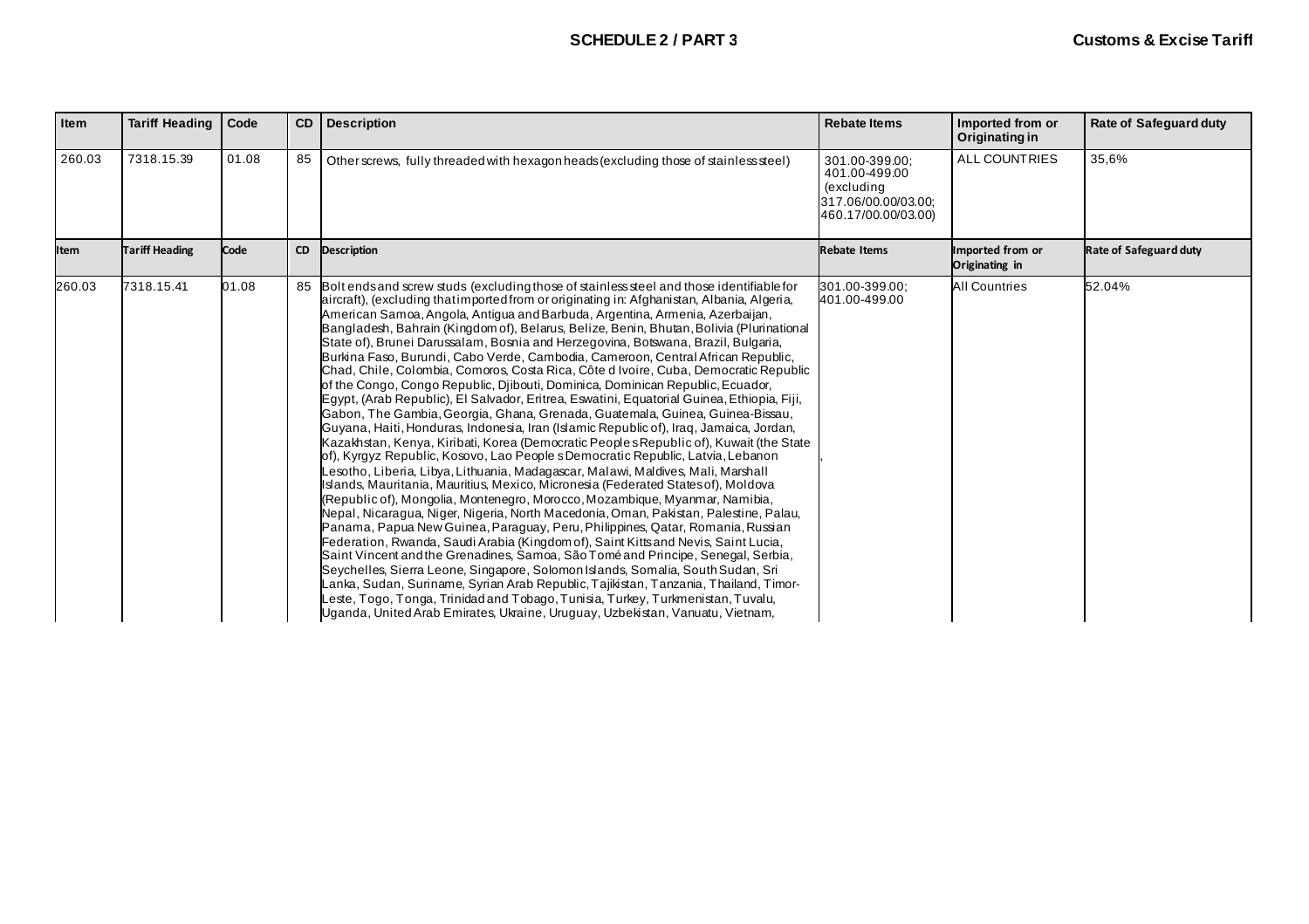|        |                       |       |           | Venezuela (Bolivarian Republic of), West Bankand Gaza, Yemen, Zambia, Zimbabwe)                                                                                                                                                                                                                                                                                                                                                                                                                                                                                                                                                                                                                                                                                                                                                                                                                                                                                                                                                                                                                                                                                                                                                                                                                                                                                                                                                                                                                                                                                                                                                                                                                                                                                                                                                                                                                                                                                                                                                                                                                                                                                                                                    |                                 |                                    |                               |
|--------|-----------------------|-------|-----------|--------------------------------------------------------------------------------------------------------------------------------------------------------------------------------------------------------------------------------------------------------------------------------------------------------------------------------------------------------------------------------------------------------------------------------------------------------------------------------------------------------------------------------------------------------------------------------------------------------------------------------------------------------------------------------------------------------------------------------------------------------------------------------------------------------------------------------------------------------------------------------------------------------------------------------------------------------------------------------------------------------------------------------------------------------------------------------------------------------------------------------------------------------------------------------------------------------------------------------------------------------------------------------------------------------------------------------------------------------------------------------------------------------------------------------------------------------------------------------------------------------------------------------------------------------------------------------------------------------------------------------------------------------------------------------------------------------------------------------------------------------------------------------------------------------------------------------------------------------------------------------------------------------------------------------------------------------------------------------------------------------------------------------------------------------------------------------------------------------------------------------------------------------------------------------------------------------------------|---------------------------------|------------------------------------|-------------------------------|
| Item   | <b>Tariff Heading</b> | Code  | <b>CD</b> | <b>Description</b>                                                                                                                                                                                                                                                                                                                                                                                                                                                                                                                                                                                                                                                                                                                                                                                                                                                                                                                                                                                                                                                                                                                                                                                                                                                                                                                                                                                                                                                                                                                                                                                                                                                                                                                                                                                                                                                                                                                                                                                                                                                                                                                                                                                                 | <b>Rebate Items</b>             | Imported from or<br>Originating in | Rate of Safeguard duty        |
| 260.03 | 7318.15.42            | 01.08 |           | 88 Screw studding (excluding those of stainless steel and those identifiable for aircraft),<br>(excluding that imported from or originating in: Afghanistan, Albania, Algeria, American<br>Samoa, Angola, Antigua and Barbuda, Argentina, Armenia, Azerbaijan, Bangladesh,<br>Bahrain (Kingdom of), Belarus, Belize, Benin, Bhutan, Bolivia (Plurinational State of),<br>Brunei Darussalam, Bosnia and Herzegovina, Botswana, Brazil, Bulgaria, Burkina Faso,<br>Burundi, Cabo Verde, Cambodia, Cameroon, Central African Republic, Chad, Chile,<br>Colombia, Comoros, Costa Rica, Côte d<br>Ivoire, Cuba, Democratic Republic of the<br>Congo, Congo Republic, Djibouti, Dominica, Dominican Republic, Ecuador, Egypt, (Arab<br>Republic), El Salvador, Eritrea, Eswatini, Equatorial Guinea, Ethiopia, Fiji, Gabon, The<br>Gambia, Georgia, Ghana, Grenada, Guatemala, Guinea, Guinea-Bissau, Guyana, Haiti,<br>Honduras, Indonesia, Iran (Islamic Republic of), Iraq, Jamaica, Jordan, Kazakhstan,<br>Kenya, Kiribati, Korea (Democratic Peoples Republic of), Kuwait (the State of), Kyrgyz<br>Republic, Kosovo, Lao People s Democratic Republic, Latvia, Lebanon, Lesotho, Liberia<br>Libya, Lithuania, Madagascar, Malawi, Maldives, Mali, Marshall Islands, Mauritania,<br>Mauritius, Mexico, Micronesia (Federated States of), Moldova (Republic of), Mongolia,<br>Montenegro, Morocco, Mozambique, Myanmar, Namibia, Nepal, Nicaragua, Niger,<br>Nigeria, North Macedonia, Oman, Pakistan, Palestine, Palau, Panama, Papua New<br>Guinea, Paraguay, Peru, Philippines, Qatar, Romania, Russian Federation, Rwanda,<br>Saudi Arabia (Kingdom of), Saint Kittsand Nevis, Saint Lucia, Saint Vincent and the<br>Grenadines, Samoa, São Tomé and Principe, Senegal, Serbia, Seychelles, Sierra<br>Leone, Singapore, Solomon Islands, Somalia, South Sudan, Sri Lanka, Sudan,<br>Suriname, Syrian Arab Republic, Tajikistan, Tanzania, Thailand, Timor-Leste, Togo,<br>Tonga, Trinidad and Tobago, Tunisia, Turkey, Turkmenistan, Tuvalu, Uganda, United<br>Arab Emirates, Ukraine, Uruguay, Uzbekistan, Vanuatu, Vietnam, Venezuela (Bolivarian<br>Republic of), West Bankand Gaza, Yemen, Zambia, Zimbabwe) | 301.00-399.00;<br>401.00-499.00 | <b>All Countries</b>               | 52,04%                        |
| Item   | <b>Tariff Heading</b> | Code  | <b>CD</b> | <b>Description</b>                                                                                                                                                                                                                                                                                                                                                                                                                                                                                                                                                                                                                                                                                                                                                                                                                                                                                                                                                                                                                                                                                                                                                                                                                                                                                                                                                                                                                                                                                                                                                                                                                                                                                                                                                                                                                                                                                                                                                                                                                                                                                                                                                                                                 | <b>Rebate Items</b>             | Imported from or<br>Originating in | <b>Rate of Safeguard duty</b> |
| 260.03 | 7318.16.30            | 01.08 | 89        | Other, hexagon nuts (excluding that imported from or originating in: Afghanistan,<br>Albania, Algeria, American Samoa, Angola, Antigua and Barbuda, Argentina, Armenia,<br>Azerbaijan, Bangladesh, Bahrain (Kingdom of), Belarus, Belize, Benin, Bhutan, Bolivia<br>(Plurinational State of), Brunei Darussalam, Bosnia and Herzegovina, Botswana, Brazil,<br>Bulgaria, Burkina Faso, Burundi, Cabo Verde, Cambodia, Cameroon, Central African<br>Republic, Chad, Chile, Colombia, Comoros, Costa Rica, Côte d Ivoire, Cuba, Democratic<br>Republic of the Congo, Congo Republic, Djibouti, Dominica, Dominican Republic,<br>Ecuador, Egypt, (Arab Republic), El Salvador, Eritrea, Eswatini, Equatorial Guinea,<br>Ethiopia, Fiji, Gabon, The Gambia, Georgia, Ghana, Grenada, Guatemala, Guinea,<br>Guinea-Bissau, Guyana, Haiti, Honduras, Indonesia, Iran (Islamic Republic of), Iraq,<br>Jamaica, Jordan, Kazakhstan, Kenya, Kiribati, Korea (Democratic People s Republic of)<br>Kuwait (the State of), Kyrgyz Republic, Kosovo, Lao People s Democratic Republic<br>Latvia, Lebanon, Lesotho, Liberia, Libya, Lithuania, Madagascar, Malawi, Maldives,<br>Mali, Marshall Islands, Mauritania, Mauritius, Mexico, Micronesia (Federated States of),<br>Moldova (Republic of), Mongolia, Montenegro, Morocco, Mozambique, Myanmar,<br>Namibia, Nepal, Nicaragua, Niger, Nigeria, North Macedonia, Oman, Pakistan,<br>Palestine, Palau, Panama, Papua New Guinea, Paraguay, Peru, Philippines, Qatar,<br>Romania, Russian Federation, Rwanda, Saudi Arabia (Kingdom of), Saint Kitts and<br>Nevis, Saint Lucia, Saint Vincent and the Grenadines, Samoa, São Tomé and Principe,<br>Senegal, Serbia, Seychelles, Sierra Leone, Singapore, Solomon Islands, Somalia,<br>South Sudan, Sri Lanka, Sudan, Suriname, Syrian Arab Republic, Tajikistan, Tanzania,<br>Thailand, Timor-Leste, Togo, Tonga, Trinidad and Tobago, Tunisia, Turkey,<br>Turkmenistan, Tuvalu, Uganda, United Arab Emirates, Ukraine, Uruguay, Uzbekistan,                                                                                                                                                                                   | 301.00-399.00;<br>401.00-499.00 | <b>All Countries</b>               | 52,04%                        |